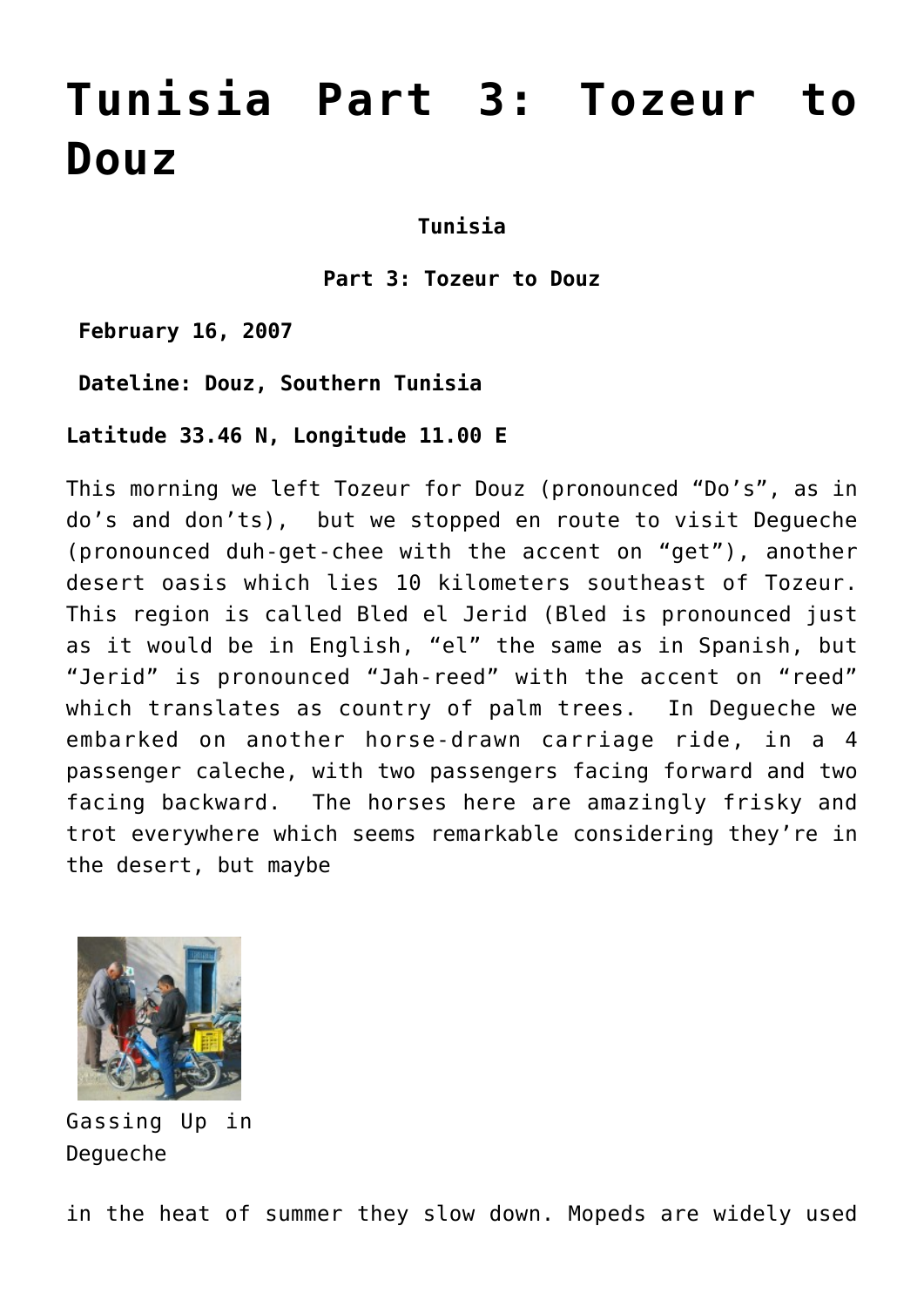here and many of the stores have a mobile (not Mobil, but mobile) gas station which consists of a tank about the size of an office-type water cooler resting on a frame on wheels that enables the proprietor of the store to roll the whole device inside every night. It would take several visits to several stores for an automobile of any size, but these are just about right for a dozen or so mopeds a day. One of my favorite sites from the heart of Degueche's medina was a guy in his traditional dress – a loose robe-like garment called a djellaba (pronounced gel-ah-bah with the accent on "ah"). He had two baguettes (unwrapped) tucked under one arm, one hand on the throttle and he was talking away on his cell phone (not the hands-free type) and scooting down the road faster than a trotting horse. I could only speculate as to how he was steering the moped. I assumed he was using his knees, but with his djellaba flapping in the wind, it was hard to tell. We stopped at a garden and were met by gentleman whose name sounded like Mr. "Kre-uhm" (my phonetic spelling – I'll just call him Mr. K for simplicity.), who takes care of the groves of date palms in the oasis, which are mostly privately owned by a large corporation which exports dates. Mr. K gave us a very informative talk about his "charges" – the thousands of date palms that have to be harvested by hand every year. Mr. K explained that at harvest time, (October-November) each tree is climbed by 5 or 6 men with the one at the top cutting the dates, which are then handed down the human chain so they don't bruise. The cutter makes 15



Mr. K and the Date Harvest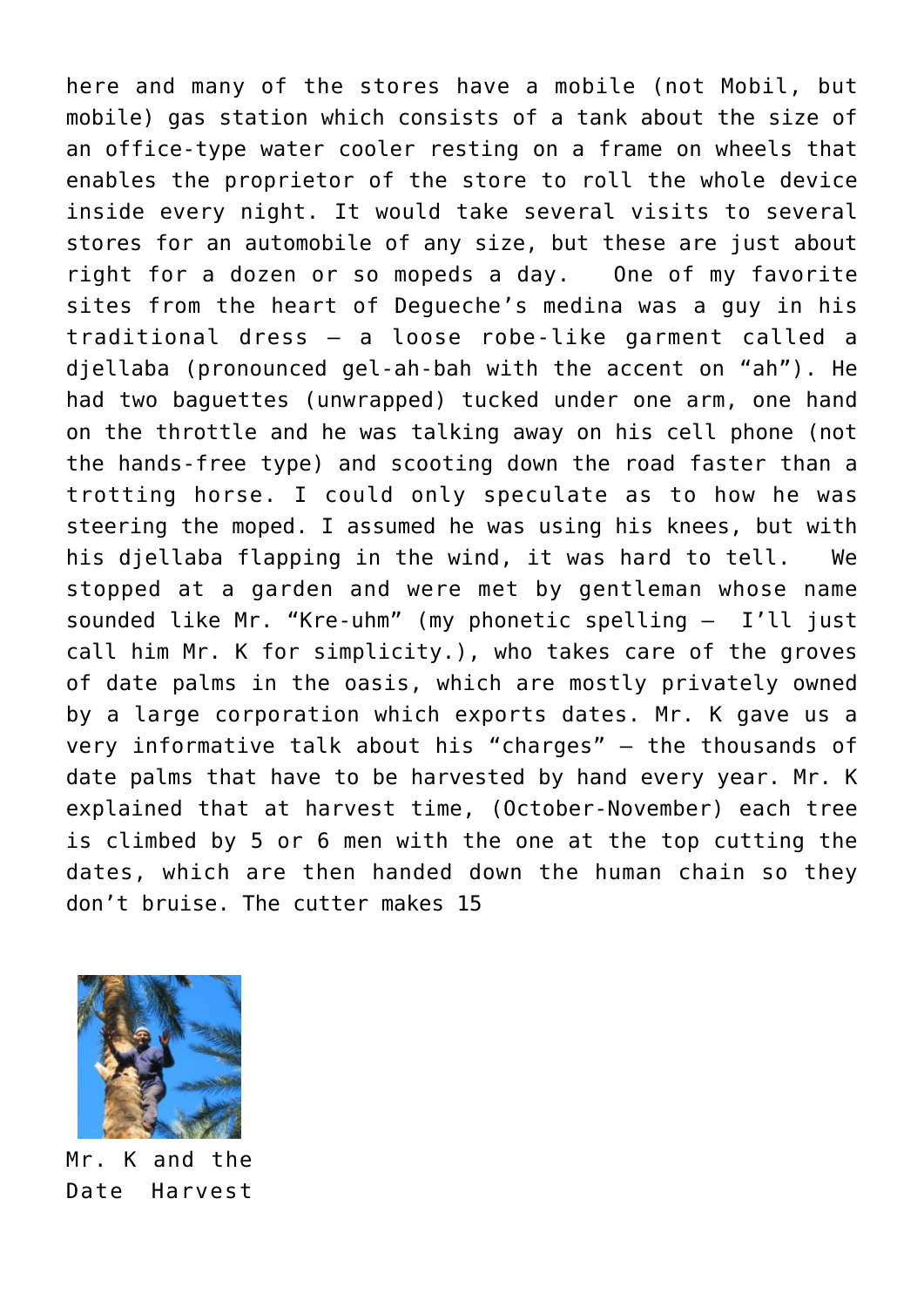#### Demo

dinars per day, and each man on the human chain makes 10. Mr. K then proceeded to demonstrate how it's done, as he scurried barefoot up a date palm like a small primate, minus the prehensile tail and further entertained us with a series of mock theatrical clowning gyrations that amused all present. What was really amazing is that Mr. K is 63 years old. We also learned from Mr. K that this particular tree is a female date palm and only the females bear fruit. And like so many forms of life, they require a male of the species to do the honor of fertilization. The female date palms are quite tall and graceful, like the ones you always see on the postcards, but their male counterparts are short and squatty with lots of long thorn-like branches which flower once a year and then releases its pollen. The male date palm pollinates its whole life (just like a man), but the poor female date palms go into menopause of sorts at around 150 years old. Considering the female tree bears 100 to 120 kilos of dates per year and starts around age 7, it's no wonder the old girl wears out before her pollen donor. Among the things growing under the date palms (the same type of under stories as seen in Tozeur) were large patches of clover which is grown for the horses. I had a brilliant idea for some fun (particularly since the horse behind us had really been tailgating all day) and so I



Horse Drawn Carriage at Degueche

picked some clover when Gary wasn't looking and slipped it in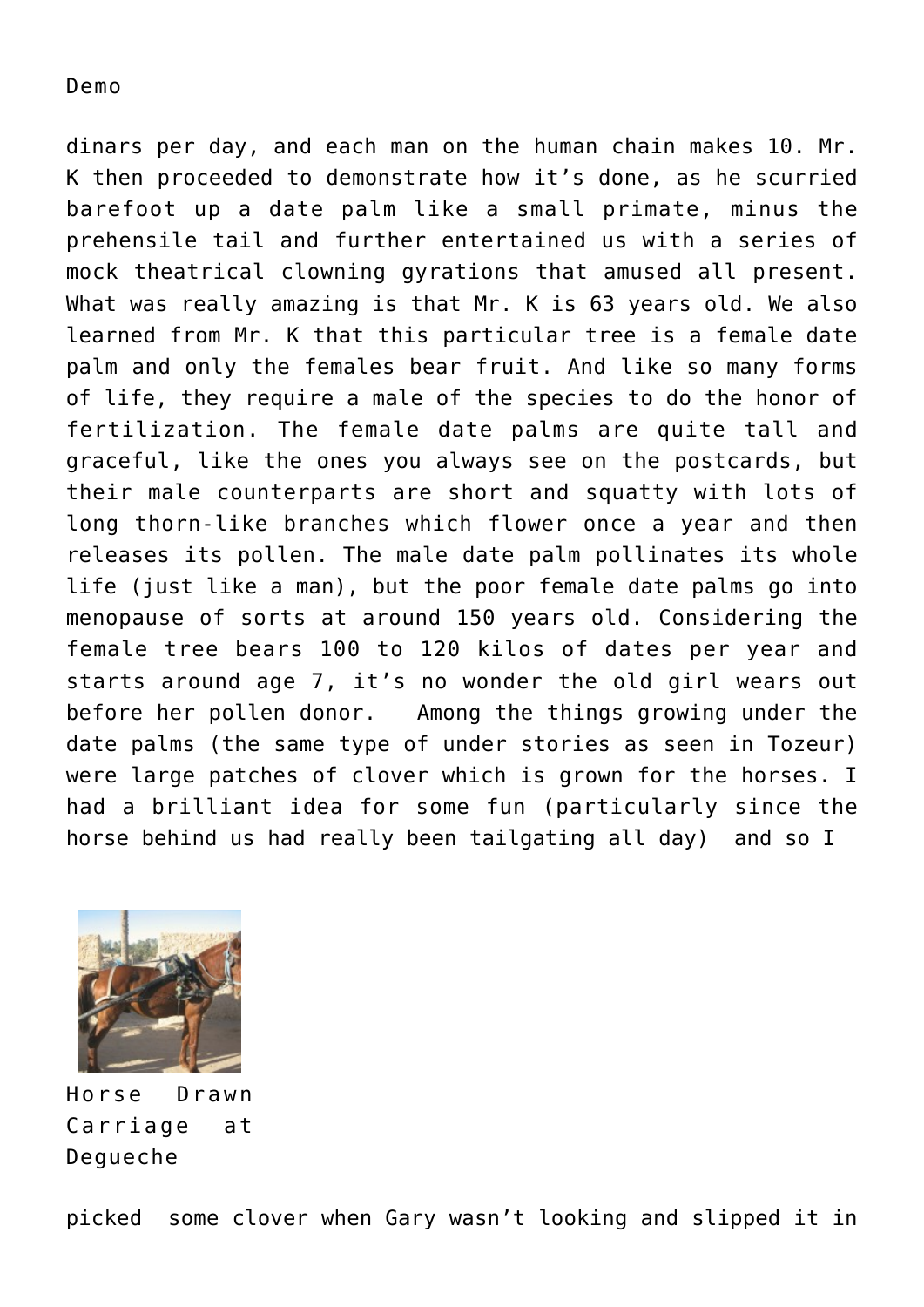my pocket. On the ride back to the coach, he sat facing forward in the caleche, and I sat across from him. I very stealthily placed the few springs of clover on each of his shoulders as close to his neck as I dared. We took off and sure enough the tailgating horse was right there behind him and I just about wet my pants laughing when he spied the little snack and broke into a gallop, already drooling, trying to reach it. I was just visualizing those big slobbery-wet horse lips slurping that clover off Gary's shirt. Unfortunately, the driver of the drooling horse reined him in just when his lips were within inches of the prize. Needless to say, I thought this was a lot more humorous than Gary did. While he tipped the driver a few dinar, I gave our horse a tip in clover.



A Tourist's Marabout Chott-El-Jarid

From Degueche, we drove across a huge lake bed called Chott El Jerid – the translation is roughly "salt lake with palm trees" – on a 40 mile long causeway that is built on what is for all intents and purposes a levy. That is it would be a levy on those rare occasions when there is water in the lake bed. The salt lake we saw is more of a series of saltwater canals that parallel the road – sort of drainage ditches that don't drain since much of the "lake" is dry most of the year. When it rains the lake "fills" to a few inches deep because the salt pan is so dense, water doesn't seep in. Along the edges of the water that remains are shimmering layers of salt that has formed as the water evaporated with the sun glinting off of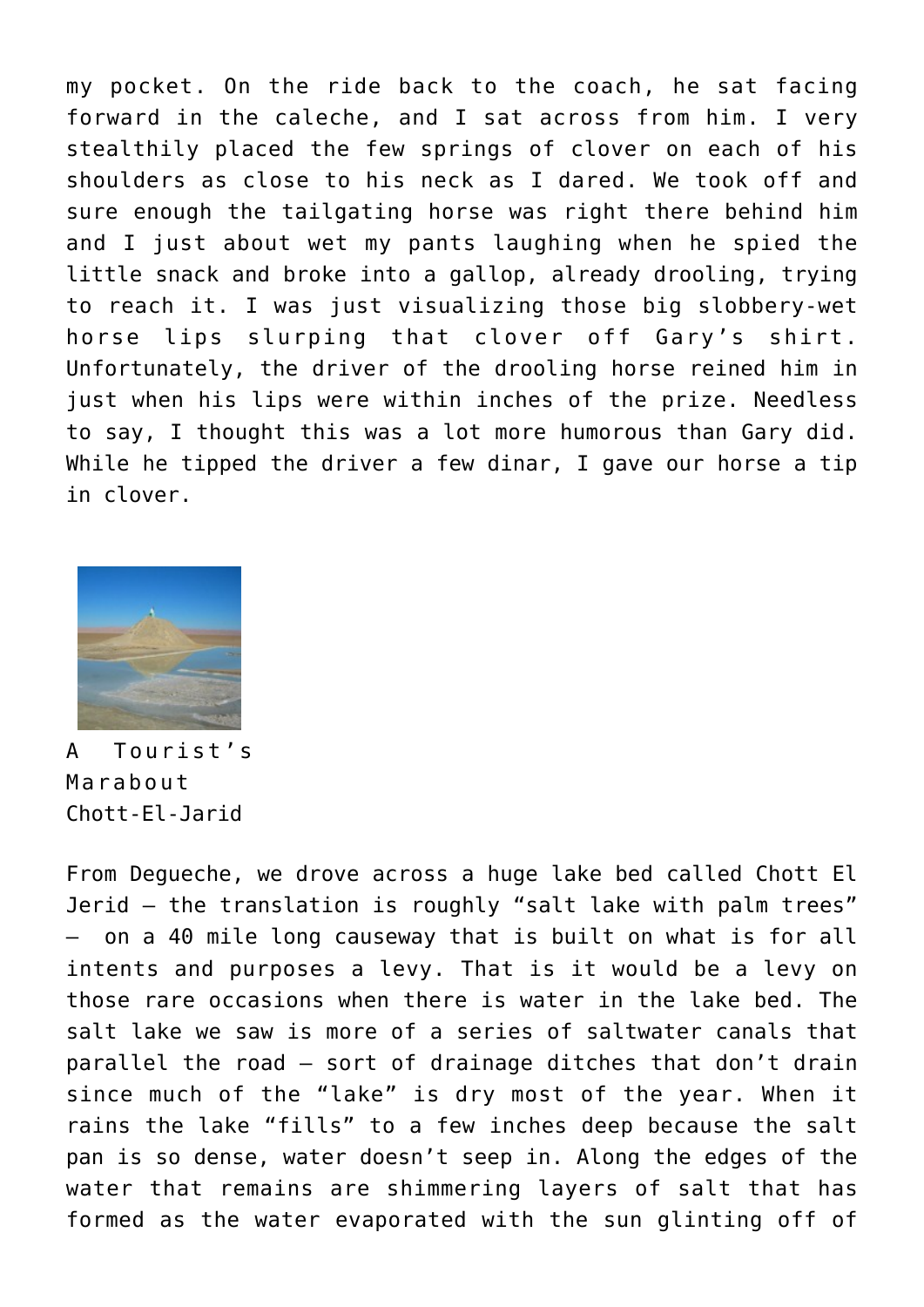it. This is an area well know for mirages and we saw several which seemed to be mountains on the horizon. Some say they see ships or trains – camel and/or diesel type, and of course the most common mirage is thinking you see water. The real water, such as it is, reflects all sorts of unusual colors including pink, yellow and green. Salt is mined here (for use on roads, not dinner tables) and Chott-el-Jerid is the largest salt lake bed in North Africa, covering over 19,000 square miles. As in Death Valley in the USA, the elevation here is well below sea level. The causeway we are on was formerly just a track across the salt bed that would not support the weight of trucks or buses, so the army had a major mission here to fix that with the causeway we are traveling. We did stop about half-way across the lake bed at a café/souk/town hall which is called Chez Hamma, a rather ramshackle establishment perched by the causeway above a small canal of water the color of celery. The proprietor bills himself as the mayor of Chott el Jerid (sort of Foxy meets Judge Roy Bean character). He is a clever marketeer, flying the national flag of whatever tourists he expects to see next. The Greek flag was actually flying when we arrived, but by the



The "Confort" Station at Chott-el-Jerid

time he figured out that we were Americans, it was too late to haul Old Glory up the flagpole. His bathrooms – a 5 chamber outhouse painted yellow and green and labeled "Confort" "Toilettes" "Normale". The "confort" toilet (a bastardization of the word "comfort" , I think, was billed as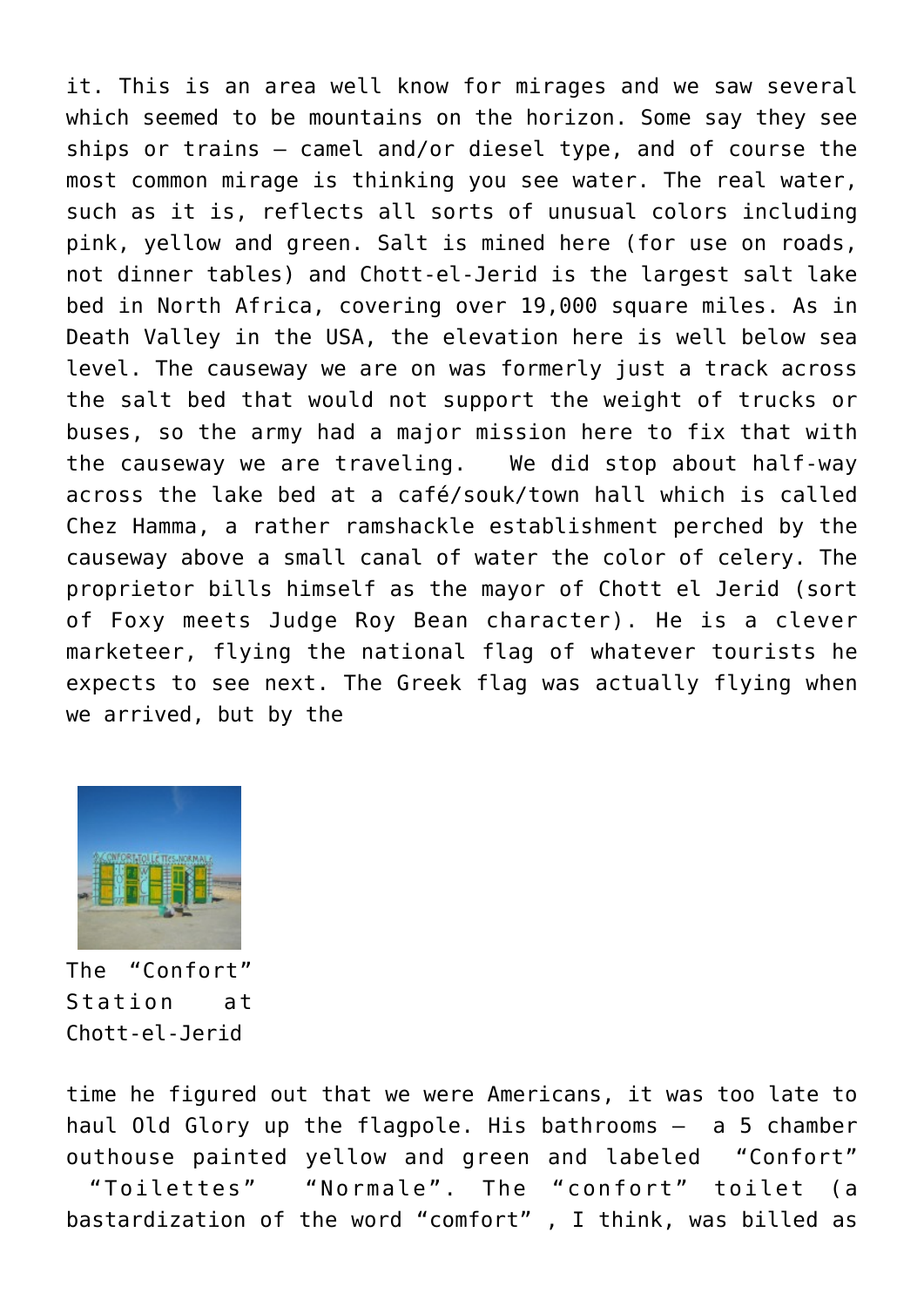the premium offering in that had a toilet with a seat – no flushing you understand, but still a seat.. The "toilettes" were the "stand on these bricks and hope you don't get your feet wet" variety, and as best I could understand the "Normale" toilet was said to be Turkish. Although we have been to Turkey, I still wasn't sure what that meant. I wasn't helped by the fact that it also had the word "home" written on the door. Home to some creatures I don't care to see in a toilet I'm sure. Needless to say, all 5 chambers remained unpatronized by me, but Gary visited and pronounced them ghastly. And speaking of ghastly, the mayor also had an art garden with "sculpted" figures made out of pillars of salt (like the one Lot's wife in the Bible turned into no doubt). One was supposed to be a camel and rider, the other, well, if he'd had a carrot or a nose, I would have said snowman, but I can't really say with any certainty. They are not quite life size and. I think I good driving rain and hurricane force winds might improve the sculpture garden significantly. The sculpture garden also had a marabout, which you may recall from Part 1 is a tomb of a prominent religious figure. The mayor told us no religious figures are buried there, and that this is just for tourists (I assumed he meant to see as an attraction and not to be buried there). We bought an incense burner from the mayor's souk made of clay. I suspect it has not been fired and thus may succumb if any incense is burned in it  $-$  so like the marabout  $-$  it will be just for show. The highway as we travel eastward is lined with "sand fences", like silt fences or snow fences in the US, to keep the roads clear of blowing sand. They actually have "white-outs" here (or I guess they should be called "beige-outs") when there are strong winds where the roads can get totally obscured and visibility is reduced to zero. After leaving the salt lake, we begin to see sparse vegetation, sort of sagebrush-like stuff, as well as hundreds of greenhouses. Cisterns are widely used, but rainfall is too undependable and so the Tunisians have dug deep wells, some as much as 6,000 feet to tap into an underground aquifer. Unfortunately when the water comes out of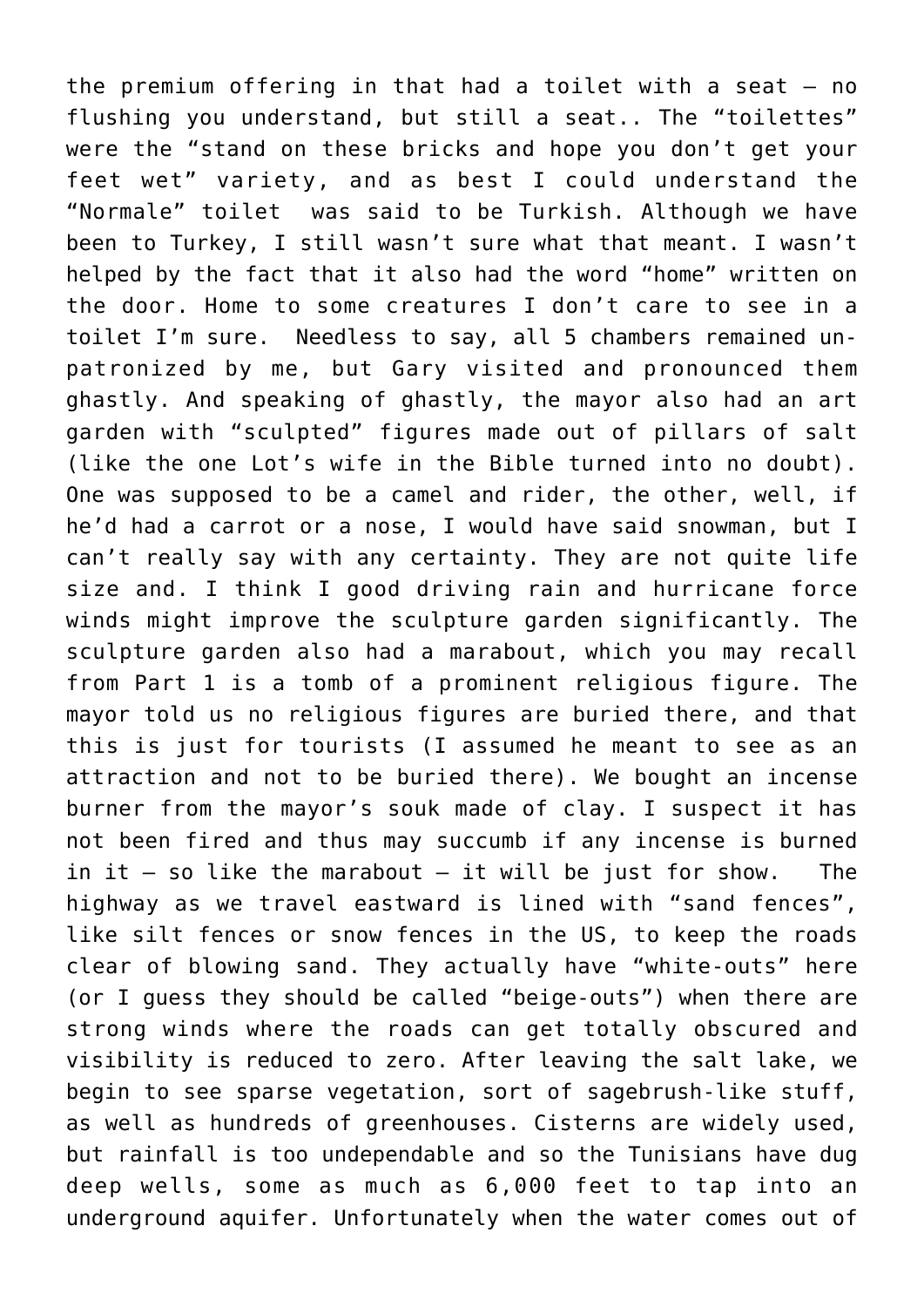the ground it is scalding hot (about 300 to 350 degrees F) and has to be run through a cooling tower which functions sort of like a car's radiator, before it is cool enough to touch. It further cools in modern day aqueducts (thankfully these don't have to be elevated as the Romans were forced to do since they use pumps) and it is channeled into the various irrigation systems. They also have to bring soil into the greenhouses because the soil in this region is too poor to sustain anything edible  $-$  for us humans anyway  $-$  the camels and goats seem to thrive on it. And lastly, they use the greenhouses to keep the plants from getting too dried out by the sun and wind on the desert during the day and too cold at night. Now you have to admit, this is one tough climate in which to try to farm, but farm they do.



Habib the Falcon Trainer

Once again the landscape changed as we drove south and east. We entered an area of sandstone pillars, worn down by the wind, but so soft you could easily brush off a layer or two of sand simply by passing your hand over the surface. It reminded me of how brown sugar hardens into a block, but can be broken down into grains. We ran into a young boy there who made his living by posing tourists with a falcon he had tamed, with a leash-like cord tied to one of its legs. It perched on Gary without digging his claws in while I snapped a few pictures and gave the boy a few dinar. Of course everyone on our bus had to have one too so this kid raked in a small fortune in a matter of 30 minutes. We also passed through the village of Kebili where a lively slave market had thrived for centuries,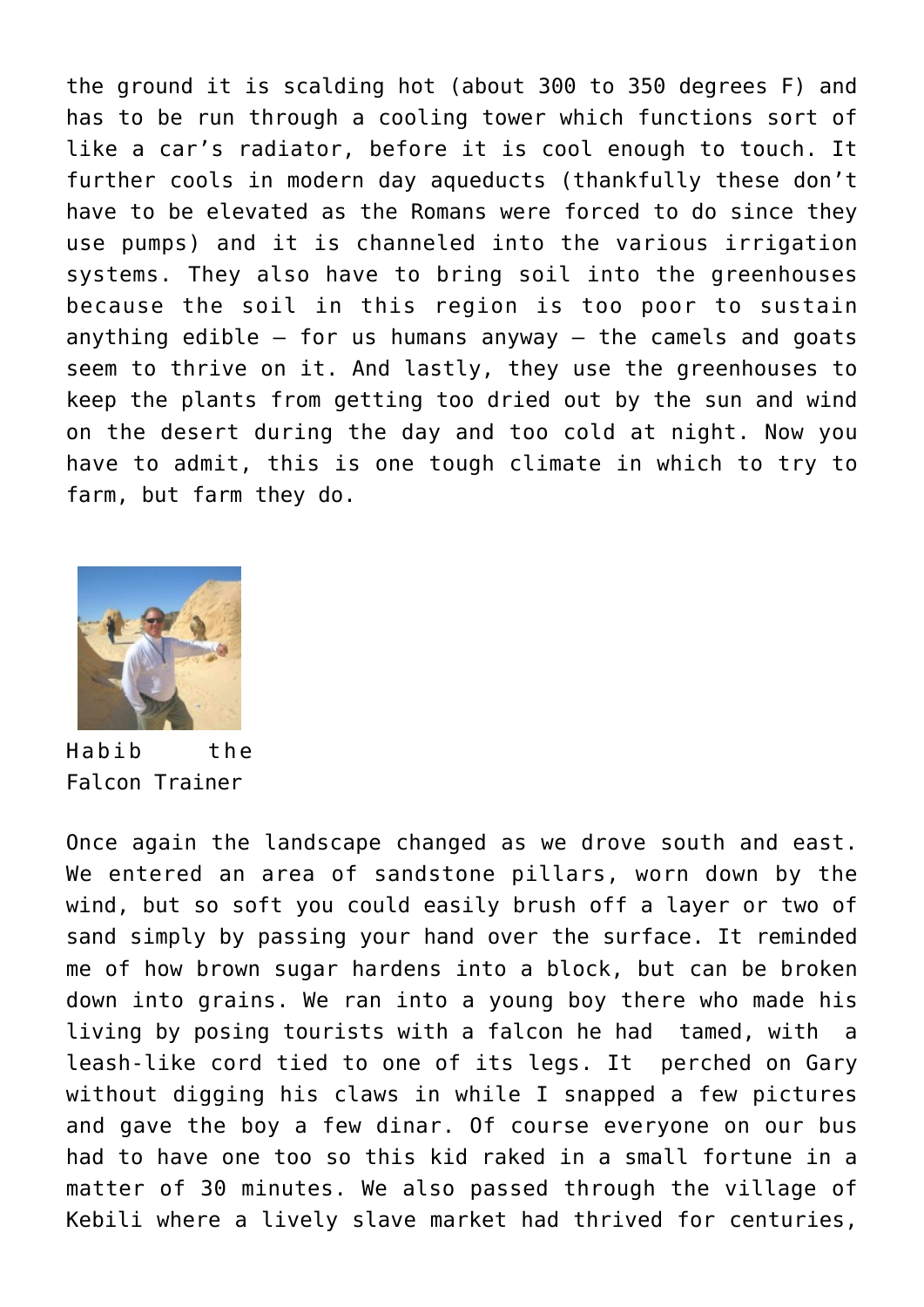mostly unfortunate souls captured in Sudan, Male, Niger and Senegal. Slavery here wasn't a black vs. white issue – it was more a question of nationality and the unfortunate circumstance of being abducted. Blacks have held prominent places here throughout the centuries. In fact one of Mohammed's companions, the first muezzin (the person who calls the faithful to prayer) was black As far as "companion" you should think in terms of a disciple, rather than a life partner in an alternative lifestyle. An interesting note on Islam and slavery – it is forbidden by the Koran to have slaves, but was apparently okay to sell slaves (kind of like they do with liquor today), but in 1847 slavery was abolished in Tunisia (well before it was in the US). It is also interesting to note that there were no religious squabbles in this area with Christians, Jews and Muslims living and worshiping here peacefully for years. We arrived in the village of Douz, also at a desert oasis, shortly after noon, after driving through Fathassa (famous for its sand dunes) and through a series of oases that served as markets along the ancient camel caravan trade routes. Douz is literally the end of the road in Southern Tunisia. It is the last oasis on the northern edge of the Sahara for several hundred miles. In fact it is one of the last stops before reaching Timbuktu (now in the country of Mali), the perpetual poster city for "end of the earth" which is on the southern edge of the Sahara, with miles of nothing in between. This is big motocross country and we have seen several groups getting ready to head off into the desert – not to Timbuktu, but just out far enough to claim conquest of the vast Sahara and then it's back to Douz to slip into a shower and a clean bed to rest up. This is not nearly as grueling as the Paris to Dakar rally – these folks are more comparable to city slickers at the dude ranch, pretending they're on the Chisholm Trail. We checked into a beautiful hotel called the El Mouradi with a view of the Sahara, replete with camel parking lot (yes, we did make the Camelot pun) in the background. We were able to grab a delightful power nap by the pool with doves cooing in the background; however, in a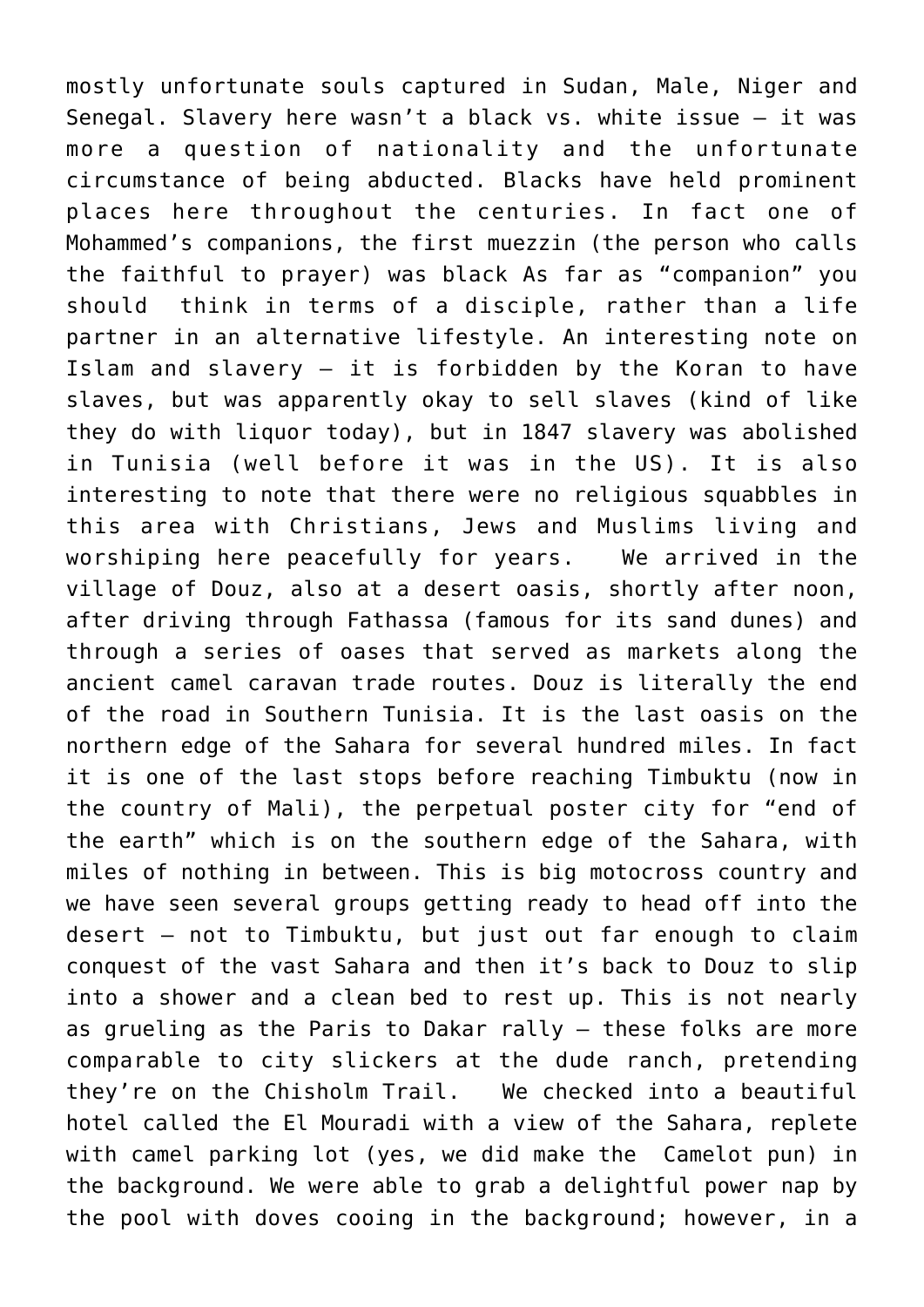matter of minutes, the GenArt people (the Italians making a documentary in their 40 or so 4X4 vehicles) showed up, and thus ended all opportunities for a peaceful nap. At 5:00 p.m. we had to report



Fatima Rides Again

to a shop downstairs to get the appropriate camel-riding apparel. Once costumed, I looked every inch like Fatima, (here it's pronounced Fah-teem-ah, accent on "teem", although Europeans tend to pronounce it as "Fat e mah" with the accent on Fat). I wore a "sifsari" which is a headdress that is wrapped tightly around the head and draped loosely at the throat (not to be confused with a hajib which covers the whole face) – in a turquoise blue to match my djellaba, complete with sequins and gold dangly things. The hajib is rare in Tunisia these days. Most women just cover their head or in metro Tunis go bareheaded (except to enter a mosque of course). And of course, Gary resumed his role as Habib. His outfit was a striped djellaba – a bold black and white tentlike thing topped by a black sifsari.



Habib and his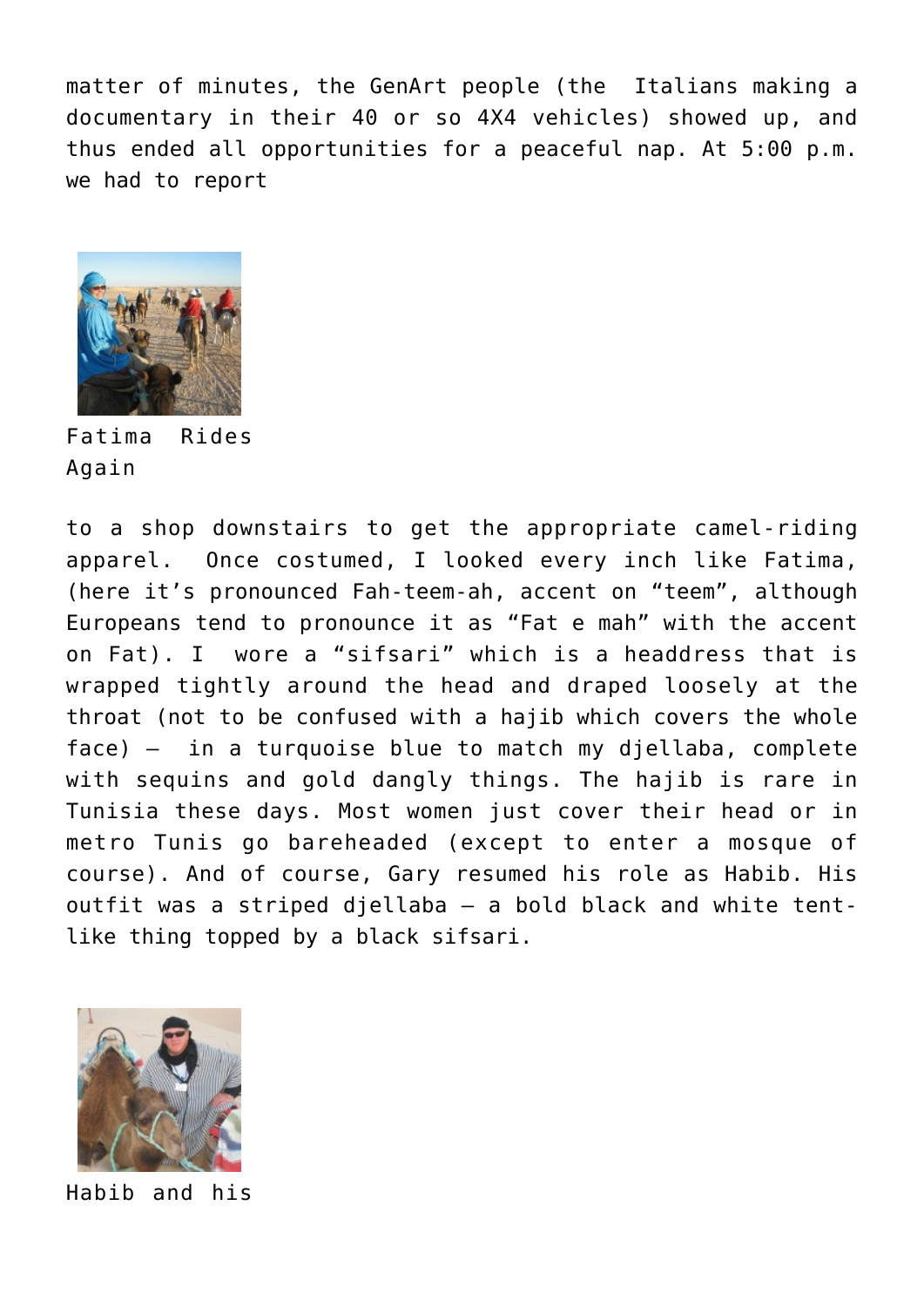# Ride

Camels (a.k.a. dromedaries) were introduced here in the 2<sup>nd</sup> Century A.D. from the Arab Peninsula, playing a major role in the economy in the Sahara, and there are over 100 different words to describe camels in Arabic. The camels found here are much easier to domesticate than the 2 hump model found in Asia. Camels also are extremely self sufficient. They can forage for their own food and can go for days without eating. And of course they can go for weeks without drinking, up to 6 weeks in winter and 2 in summer. Since a camel can drink up to 28 gallons of water at one time, the hump comes in handy for storing it. The hump also serves as the camel's cooling system where the camel can release heat. In case you want to get one for use at home, you need to plan to spend between 1,200 and 1,400 dinars to purchase one, plus freight charges. Their feet are broad and flat, just right for walking in sand, and it is said that nomads can identify the footprints of their camels, even when mixed with a number of others. We also learned that all camels are not created equal. White camels are smaller and faster with longer legs (they use these for racing stock) while the brown models (any where from mocha to coffee) are bigger and stronger and are the heavy duty freight haulers. They are extremely useful animals in any number of ways, such as: Food (the meat is cholesterol free and supposedly tastes like buffalo) Camel milk is extremely rich (like whipping cream, only somewhat salty so we are told) A mother with young (only 1) will produce between 5 and 10 liters of milk per day, This milk also has certain laxative properties and is not sold in stores or consumed by the Average Joe (or Average Habib either for that matter), but the Bedouin often indulge. Agriculture – Camels are admirable beasts of burden, performing functions such as turning a mill wheel, (no hydro power here) and hauling stuff on their backs. But of course due to their height and long legs, you never see plowing and cart pulling on their resumes. Transportation – Camels can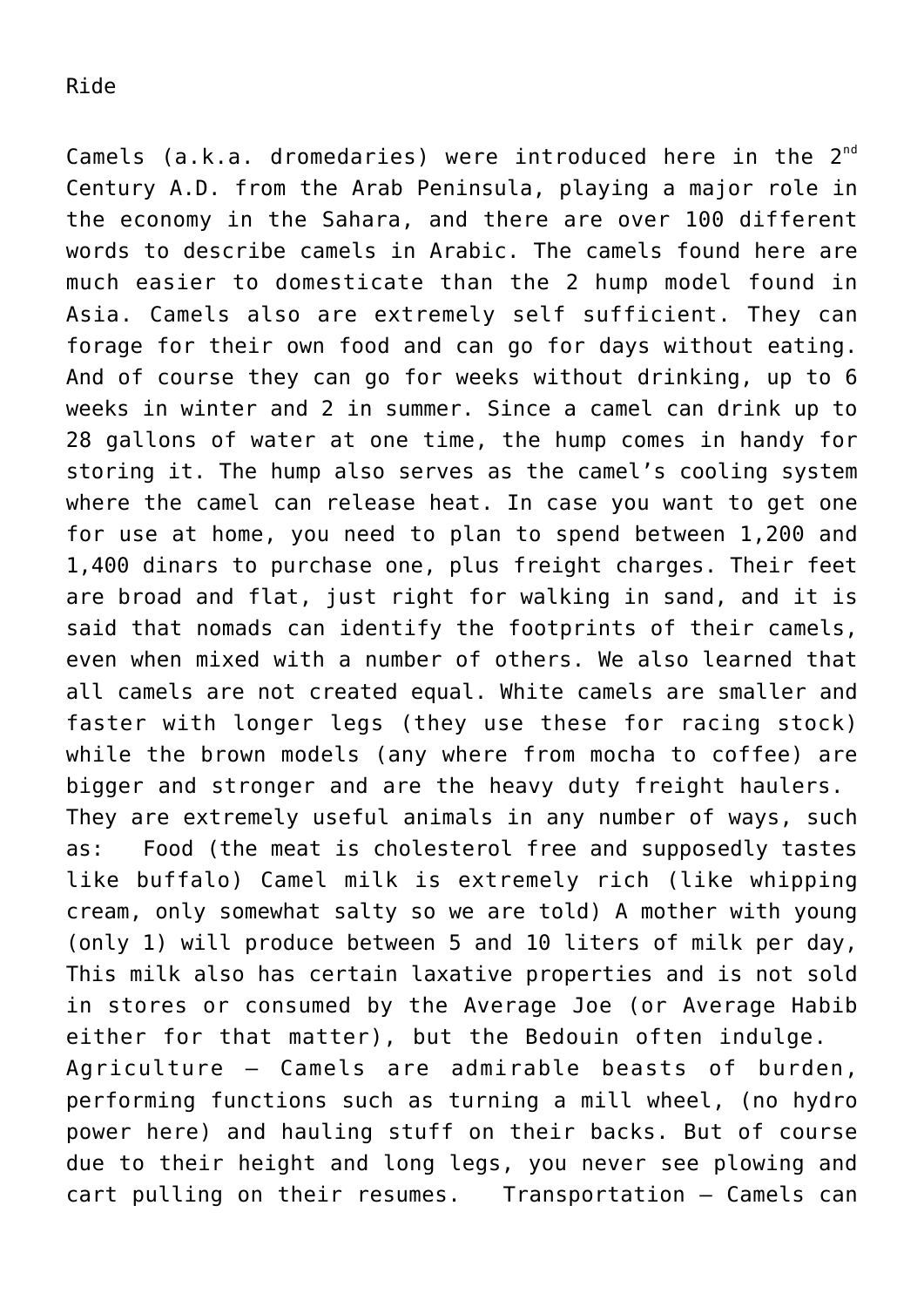cover 80 km. per day although they do not gallop. (unless they are taught to do so to race, but even then it's more like race-walking when they go around 35 km per hour) But then the Sahara does not lend itself to doing anything fast except getting back to the oasis for a beer. Camel Caravans have been used extensively in Tunisia in the olden days, traveling what was called the Salt Route. Clothing, Shelter and Household goods – Camel hide is very durable and can be used to make anything you could make with leather and camel wool can be woven just like fleece. As far as household goods, they use camel hides for everything from water flasks to drums. War – Camels have played the same role as horses in war over the centuries, but they are much more effective in the desert dunes with their big dinner-plate sized feet. Camels are still used by the military to patrol the borders. There's not much illegal immigration happening here, so this seems quite adequate Water finders – Camels can detect water sources from miles away and were (and are) often relied upon by the nomads to lead the way to the next oasis. Tourist attraction – Tourist camels are almost always male since a female has one baby every 2 years, with a 1 year gestation period so she's always either pregnant or nursing while her "camel husband" is at work. Camels we have seen out roaming around are almost always female. The males around here have to report for work everyday at the Camelot. Before we mounted up, we learned a few camel basics, such as the Big 3 Camel Commands (you readers will find this very useful I'm sure). However, I noticed a 4<sup>th</sup> "Big" Command was missing and that would be "let me down") The Big Three are: Go = sar (pronounced ssshhharrrr – we are to drag the syllable out – camels apparently like that sort of thing) Stop (also knows as "whoa camel") = suss (rhymes with fuss, but again we were to drag out the "s") Get up = Ich, (this is very guttural pronounced like "Icchhhh" – and we say it like we'd imagine we would speak German, if we spoke German We mounted up, one camel per person, but each camel was tied to one other in a pair so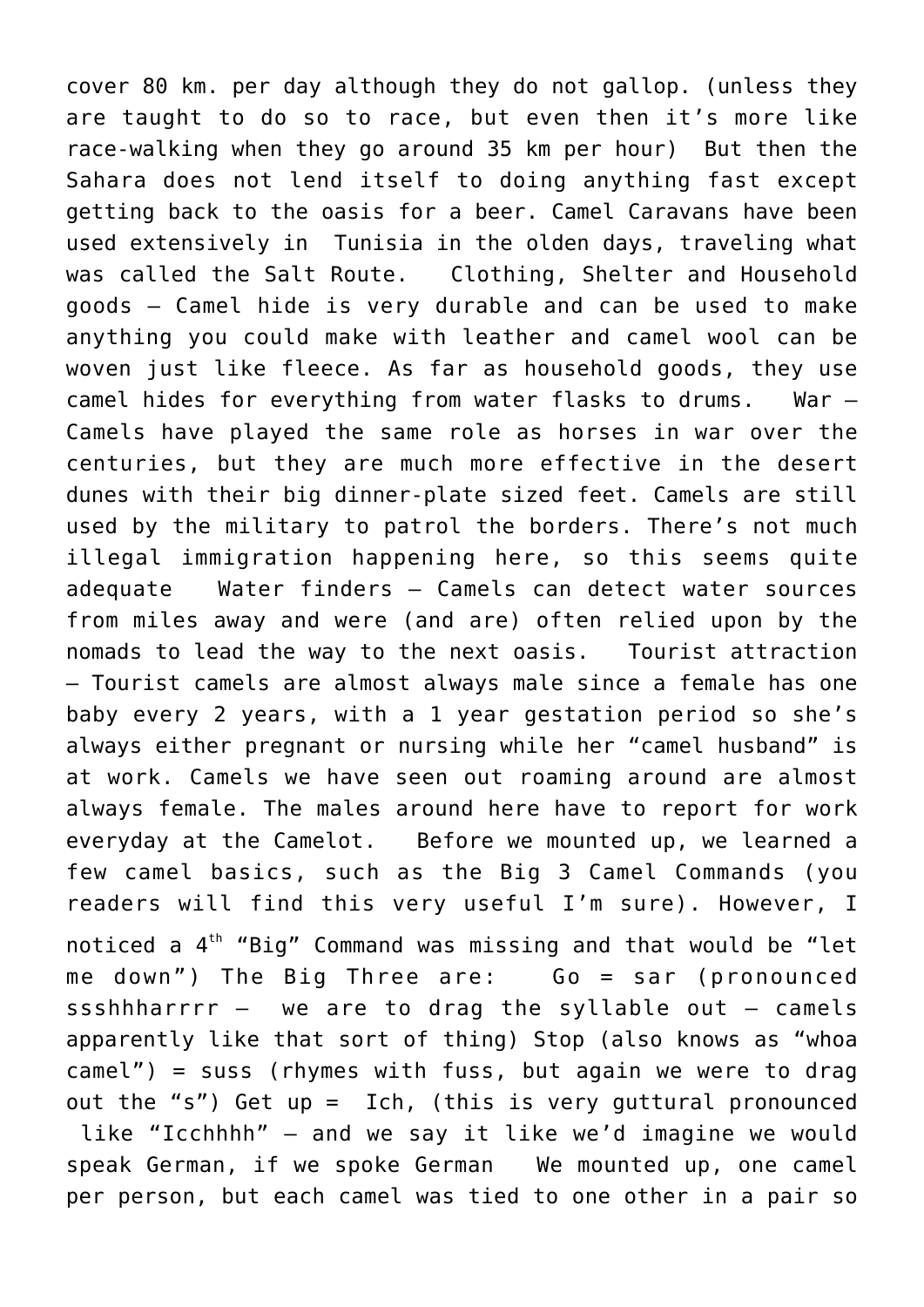we could travel with spouses, significant others, etc. and each pair was led by a camel driver, who gave the commands and led them. Camels in training actually had rings through one nostril attached to the lead to make sure the camel driver had their attention at all times. I am pleased to report that these camels had been freshly bathed (or else newly squirted with Febreze) and were not the least smelly or cantankerous.



Obaida with the Tourists

My camel, the traditional tan camel color was named Obaida. Gary's was a darker chocolate one, a heavy duty freight-hauler type named Aboud. Both were males –and were quite fluffy with their winter coats. Our camel driver was Fawzi – a young Berber man who asked if we were English, and I said no American and he gave me a grin and a big thumbs-up. He didn't speak much English, but I used a well-mangled combination of a dab of French and dose of Spanish to ask him to take out picture. He had a few issues with framing the photo (i.e. we were headless or off center, but he finally got the hang of it.) A corporation owns the camels - it's a business and what a business it is – tourists go crazy over this camel riding thing, present company included. What an adventure this was – an hour camel ride into the Sahara, sort of a mini "mahari" (rhymes with safari). A real mahari, as explained to us, entails an extended expedition into the desert, traveling all day by camel, eating cous cous, sleeping in Bedouin tents, and so forth. Maybe we will do this next time or maybe not.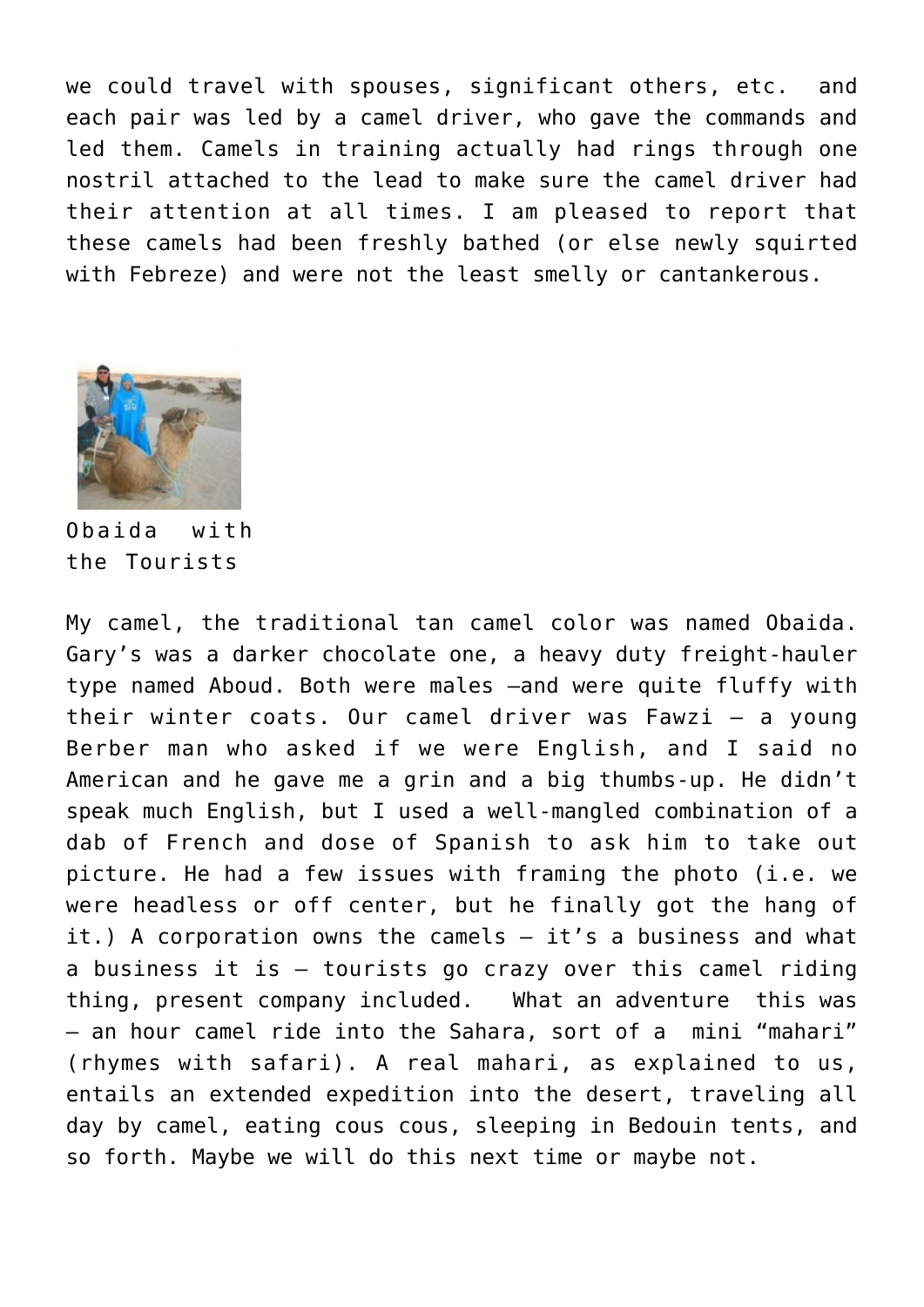

Caravan Shadows on the Sahara

The camels make a rumbling noise (sort of like African elephants) and do this Bronx cheer sort of thing where they stick their considerable tongues out to make a blubbering noise. They actually look like they are inflating their tongues – sort of like blowing a bubble without the bubble gum. Aboud was tied to Obaida and Fawzi led them both on foot. Aboud was quite friendly and seemed to enjoy wiping his drooling mouth on my pants leg and having me scratch his head between his ears- very dog like in what I interpreted as affection for me. (I would hate to think he was just using me like a Handi-Wipe and moving on to someone else tomorrow). Although he was quite a nice riding camel, Obaida tended to back-fire a lot and since Gary was riding so close behind, he found that to be rather, unpleasant and somewhat unsettling. A lesson was learned here – which was ride the lead camel whenever possible. We rode across the desert just before sunset with the sun casting long shadows on the dunes. These saddles had us positioned just behind the hump which was much more comfortable than the time we rode 2 per camel in Egypt where one of us had to sit on the hump (that particular humpsitter happened to be me). Of our tour group 29 out of 39 took the camel ride including several octogenarians, who have become our role models. In fact, our 84 year old friend Katie, who we just me on this trip, asked for a fast one. Those less adventurous souls who didn't want to ride took horse drawn caleches.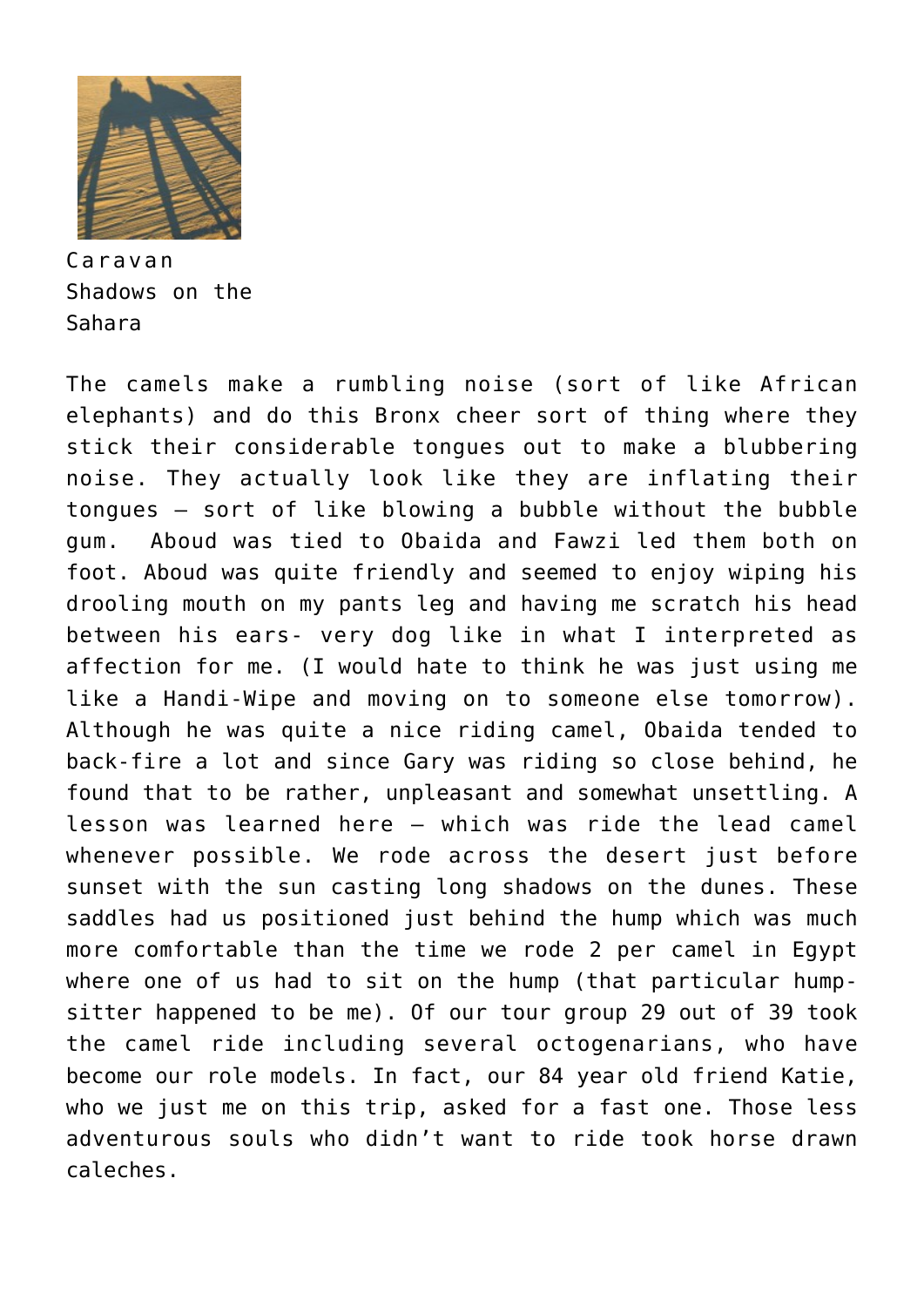

Campfire Dancing with the Bedouins

We ended our journey just before sunset at a Bedouin "camp" set up for travelers who want to spend the night in the desert with music, a bonfire and cocktails. Of course we all had to dance – well those who would and could did. I tried to imitate the local dancers, but I noticed Gary was using the same dance moves he uses to dance to "You Sexy Thing", which are the same moves he uses to dance to "Jeremiah Was a Bullfrog", but if anyone noticed they were far too polite to comment. The sunset over the dunes was really magical, creating one of those defining moments we always remember. At dinner we were joined by a zillion Spanish moto-cross riders and of course the Gen Art film crew from Italy who was at the Ras El Ain Hotel in Tozeur with us last night. There was quite a mob at dinner, and again the ubiquitous buffet was served, leading us to speculate that each hotel packs up uneaten food from the buffet and ships it in the cargo hold of the bus to our next destination, just in time to set it up and smooth over the salads and mushy vegetables to make them look like new. I was contemplating placing a small piece of tape across one, like detectives do – just to see if it shows up at the next hotel buffet.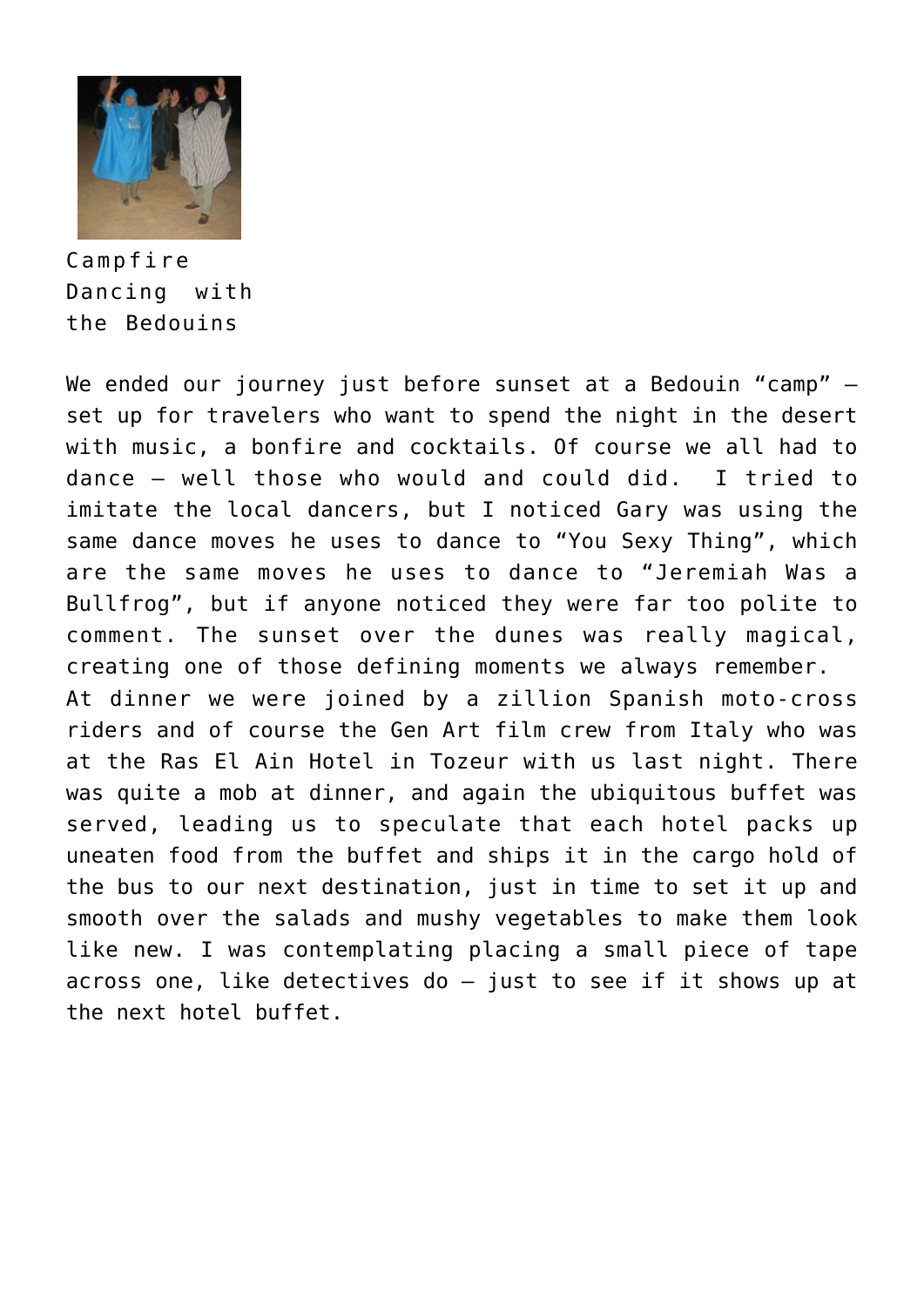

Last Night on the Desert

After dinner just the two of walked out to the edge of the desert to see the stars in the night sky which were spectacular – no air pollution, no clouds, no humidity, no lights. It was a very spiritual experience and that moment alone would have made the journey worthwhile. **February 17, 2007 Dateline: Djerba, Tunisia Latitude at Djerba: 33.48 Degrees North, 10.50 Degrees East** Today we leave the Sahara region to drive to the island of Dierba, an island oasis in the region called the Sahel (which means coast). The Sahara is the largest desert in the world, at just under 3.5 Million square miles with many areas getting less than one inch of rain per year. The oases are the only things that have made living here possible. In the olden days it was very important to avoid being outcast from the oasis – it was practically a death sentence unless you banded together with other outcasts to survive. It's similar to the concept of the knight errant – He's someone who has been banned from the kingdom because he erred (i.e. got crossways with the king), versus going out on an errand (or mission) which, as a child, is what I always assumed it to be. These rogues ejected from the oasis would band together to form a clan-like tribe called a Kabila and would circle their tents for mutual protection. Another option for the outcasts of course was the French foreign legion, which also took in convicted criminals, (sometimes the judge would offer service as an alternative to prison time). There were also the clichéd, but true cases of young boys running away from home or men with permanently broken hearts from relationships gone bad joining the Foreign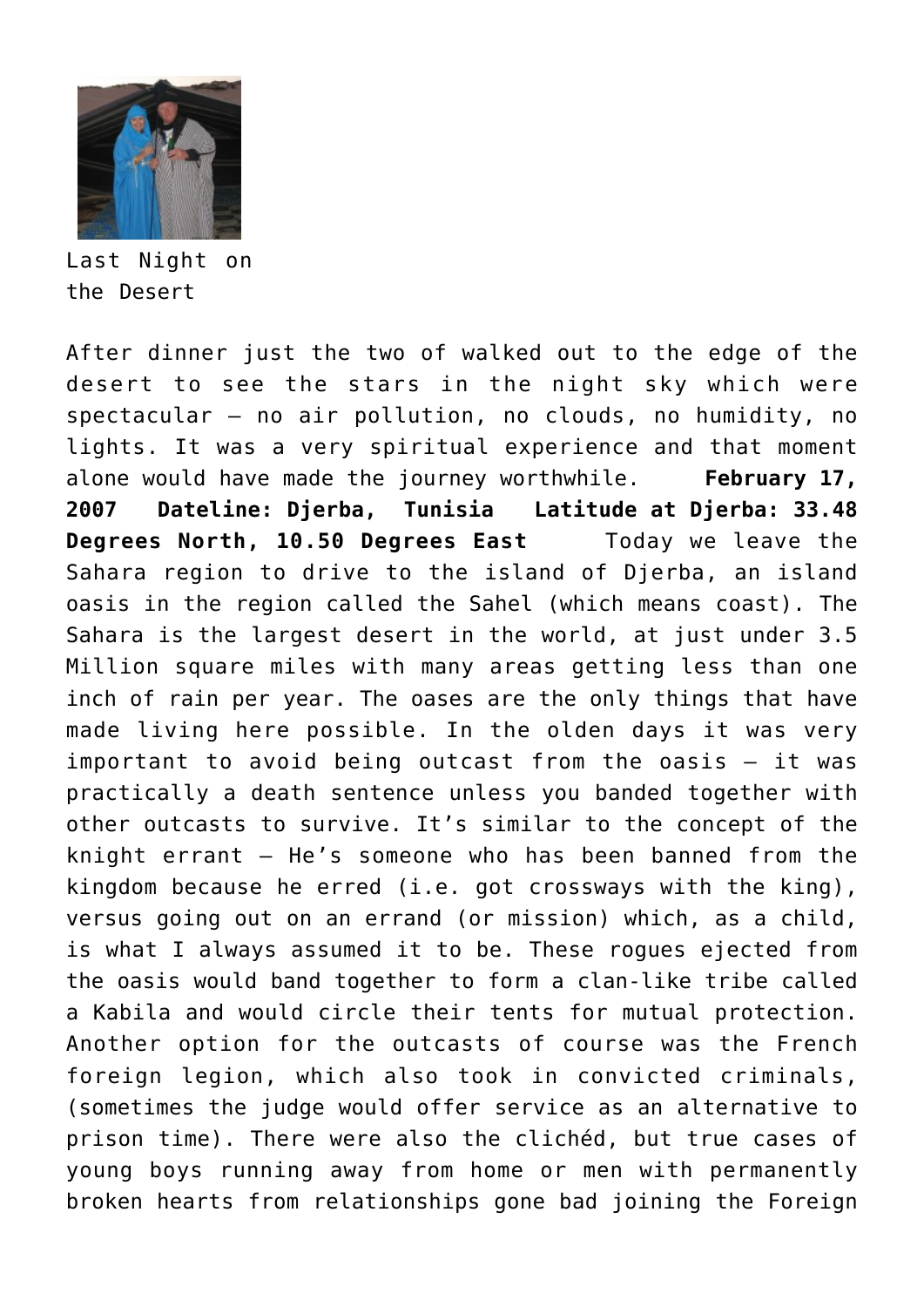Legion. The policy was "No Questions Asked" and enlistees had to sign a document whose name translates as "Paper of Faithfulness" and usually served for life. The name Douz comes from the French word for 12 and the oasis got its name

from being the outpost where the  $12^{th}$  Battalion of the French foreign legion was based. France and Spain are the only countries that still have foreign legions today with bases in French Guiana, Djbouti, Chad, Mali and New Caledonia. In today's Foreign Legion, there are still criminals, but most are simply mercenaries. Nowadays, when necessary, the Legion issues a new name and a new passport, sort of like the Witness Protection Program, and they now even have a retirement plan. I was okay with the new identity part, but somehow the idea of a legionnaire with a 401K just takes the romance right out of the whole thing. Since we've passed a number of marabouts, this may be a good place to share a note on Islamic culture on the subject of death. There is very little hoopla associated with the death of a run-of-the mill Muslim. They believe the deceased should be buried within 24 hours of their demise. No embalming, no headstones, no family plots and no cremation. The body is buried as is, facing Mecca and around 20 years after the dust-to-dust thing has taken place, they'll bury someone else in that same grave. The elite of the religion of course have their marabouts, and if the person is of stature, he will have a mausoleum. Or in the case of the truly exalted – the George Washington of Tunisia, a gentleman named Habib Bourgiba, has an extremely lavish and over the top mausoleum along the lines of the Taj Mahal which we are to visit later.

 Djerba is our final destination today, but of course we had an action packed itinerary en route. As we approached the coast, we left the desert and crossed the Jebel Dahar (Dahar Mountains) that start in Tunisia and extend into Libya. As we transited the Sahel Region, the landscape changed back to olive groves, brush covered hills and an unexpected delight, meadows covered in springtime wildflowers. Our first stop was the village set in the heart of the Jebel Dahar called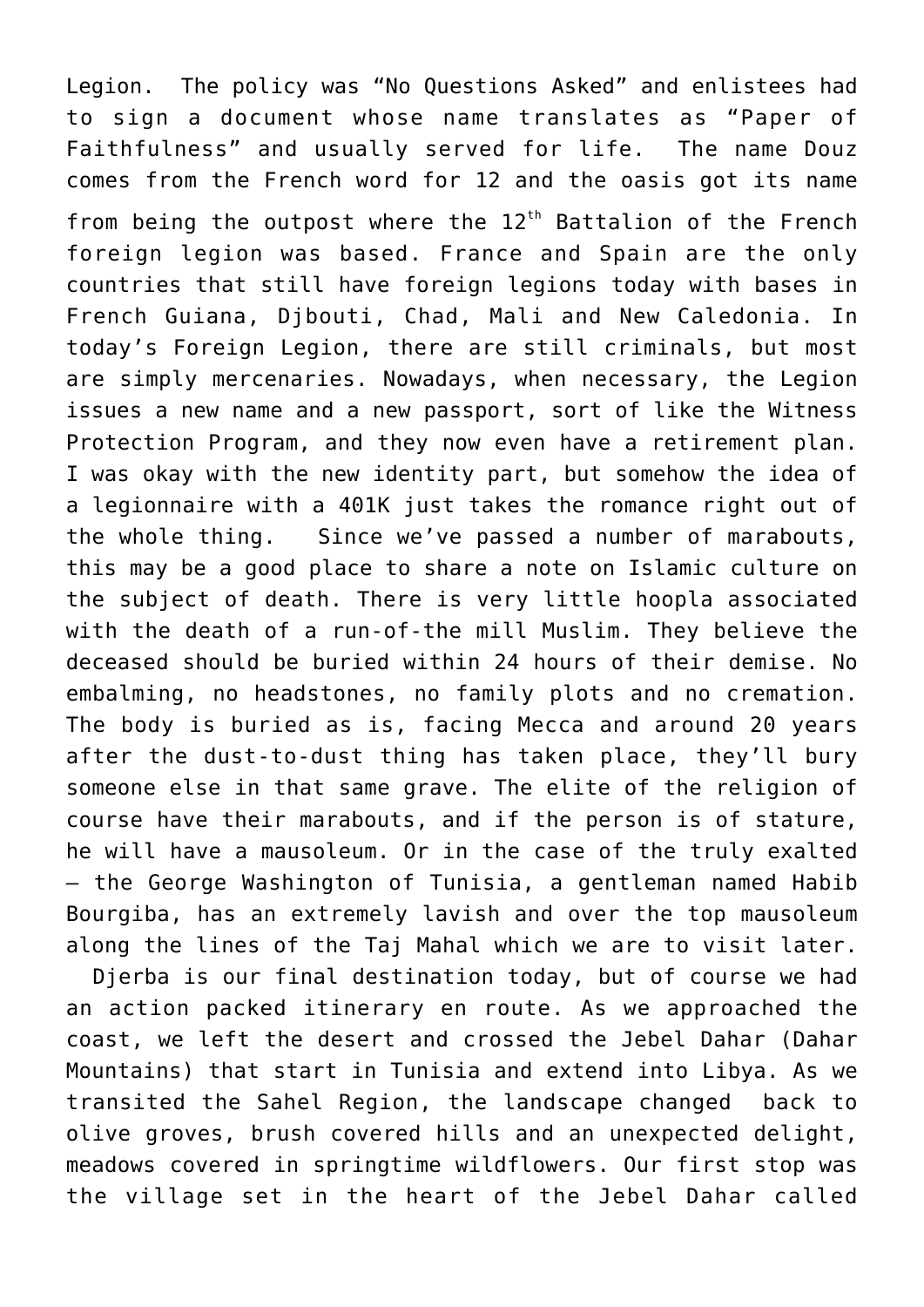Tamezret. (Pronounced like it looks – Tah-mez-ret, with the accent on "mez". We stopped at a local café called the Café Gamar which had the most delicious little pastries made with honey and almond called gazelle horns. There were men out front at a table playing dominoes, which seems to be a pretty universal game. Our guide, Kamel, and our driver, Munir went inside the Café Gamar to have a short chicha break, which involves a community smoke on a water pipe which burns apple wood or other aromatic woods reduced to charcoal (as opposed to opium which would most certainly cause some alarm among the travelers.) The big attraction here was an orphaned baby camel being raised by a local man. He gave me a bottle of milk to feed her and she was about the cutest thing you can imagine, with a fluffy coat (felt just like a big poodle pompom) and big liquid brown eyes with impossibly long lashes. I was just getting ready to negotiate the purchase and scheming on how I could get around Gainesville zoning laws when I was forced to either get back to the bus or take up residence in Temezrat.



Schoolboys in Tamerzet

Vantage, our tour operator, has adopted a local school here –comprised of a single teacher wearing a lab coat teaching 23 kids from 6 to 12, boys and girls together, in what is essentially a one-room school house. School is mandatory for all children throughout Tunisia, but this school is quite a contrast from those in Tunis which are so crowded, they have 2 shifts of classes 6 days a week. Although Friday is the Muslim holy day, Tunisians take Sunday as their day off – a leftover from French Colonial days, but it helps them function more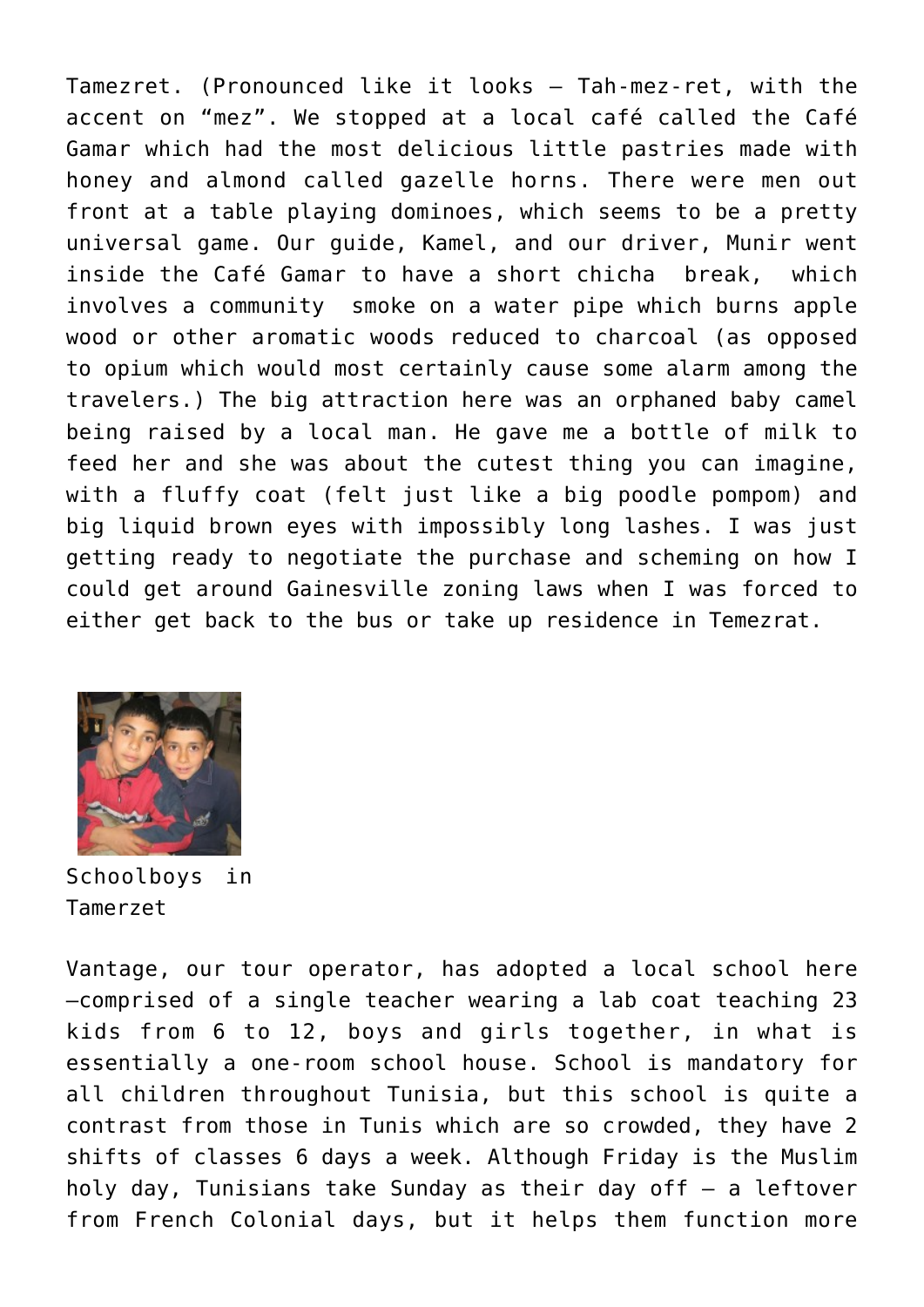effectively in the global economy.



Schoolgirls in Tamezret

The kids in the school are children of the Berbers in the area since most of the other people who may have lived there at one time moved to Tunis to find jobs and the town is now largely deserted. The kids were adorable, smart and fluent in French and Arabic and learning English. They sang some songs for us and showed us their books. They were also very well dressed, well groomed and well-behaved. The teacher had each of them tell us what they wanted to be when they grew up – lots of doctors, engineers and teachers – no lawyers no politicians and most impressively no famous rock stars or actors. It was quite refreshing to see this trend  $-$  I just hope the Internet and cable TV don't turn them into aspiring Paris Hiltons and Justin Timberlakes. I am also wondering who they're going to get to sue all those doctors for malpractice – maybe they'll import some lawyers from the US. The teacher of the school was trying to raise money for a small copier for the school so Gary and I decided to donate the money to buy one. It is amazing that the cost is so small to us and so huge for them. Many of the Vantage travelers made donations to buy things for the school, but the best ideas from the kids' perspective came from a dentist from St. Louis who had brought the kids a soccer ball, which was a huge hit. From Tamezrat we drove to a town named Matmata, perhaps most famous in the Western World as a *Star Wars* film location created by the close to 700 troglodyte dwellings in the area. The word "troglodyte" is of Latin origin and was their word for cave dwellers or people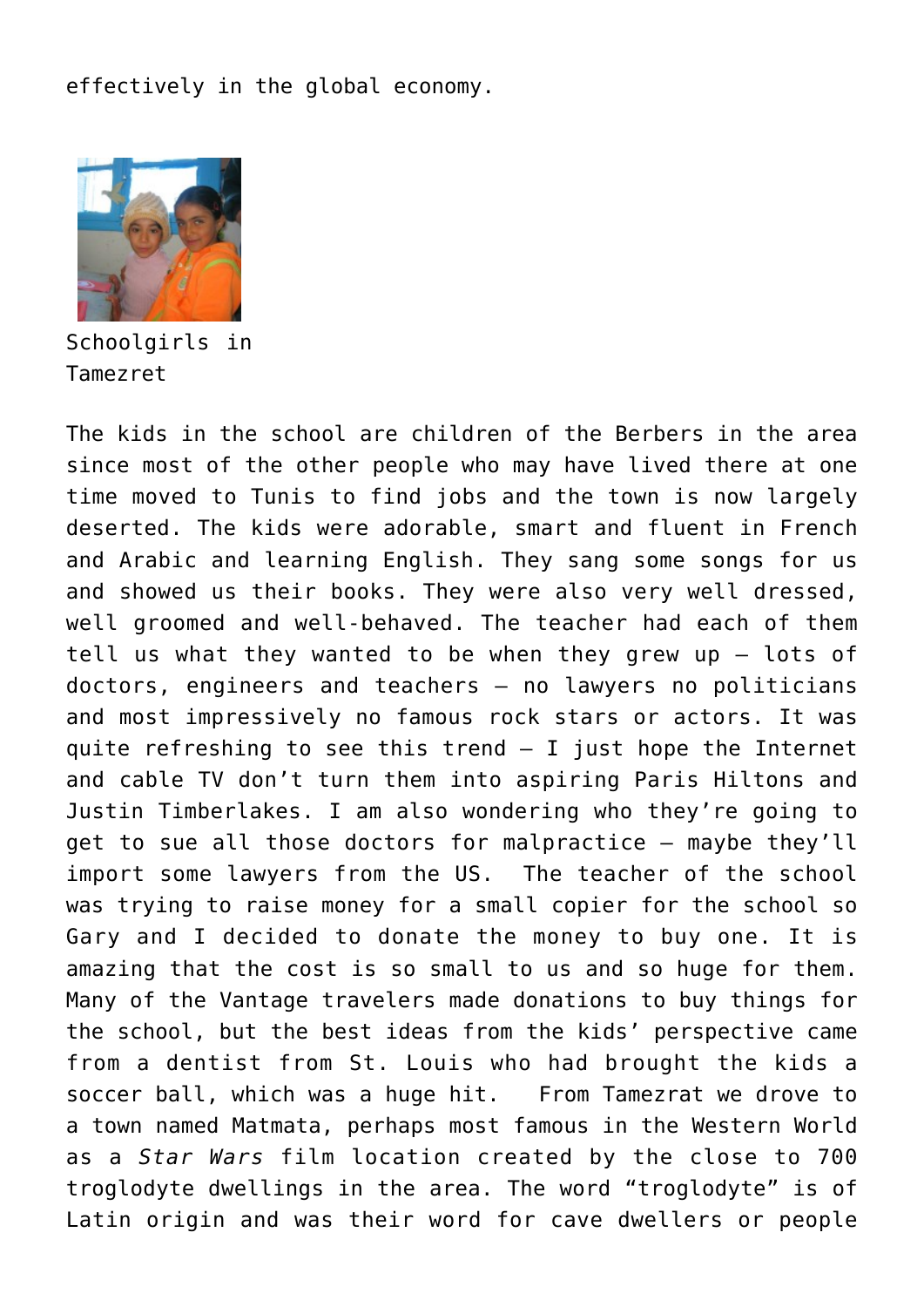who live in holes. (In Latin *trogle* = hole, d*yein* = enter). In Turkey in the Capadoccia region, people carved houses out of limestone formations. Here in the clay hills of the Dahar Mountains, they are carved into the hillsides, now carpeted with yellow and purple wildflowers in the most picturesque landscape imaginable. We had an appointment with an enterprising lady of 87 named Fatima to tour her home. Fatima wasn't feeling well, but her daughter-in-law welcomed us warmly. Approaching the house from the road, we saw a door set into the hillside in a setting that could pass for the House of Snow White and the 7 Dwarves – only the door was little higher –but not by much. These Berbers are definitely fairly small in stature. There were handprints representing the Hand of Fatima in blue, painted on a white exterior which the locals believe brings good luck. Fatima was the name of one of Mohammed's daughters and is believed to have protective powers (sort of an Islamic version of St. Christopher). There was also the tail of a largish fish above the door which also brings good fortune, or so they say. We entered through a spacious tunnel and emerged into a circular courtyard open to the sky, (It's called a "houch" and is pronounced "hooch"). Each of the rooms – kitchen, sleeping rooms, food pantry



The Daily Grind at the Troglodyte – Semolina Becomes Couscous

– radiated off this courtyard and were dug into the hillside.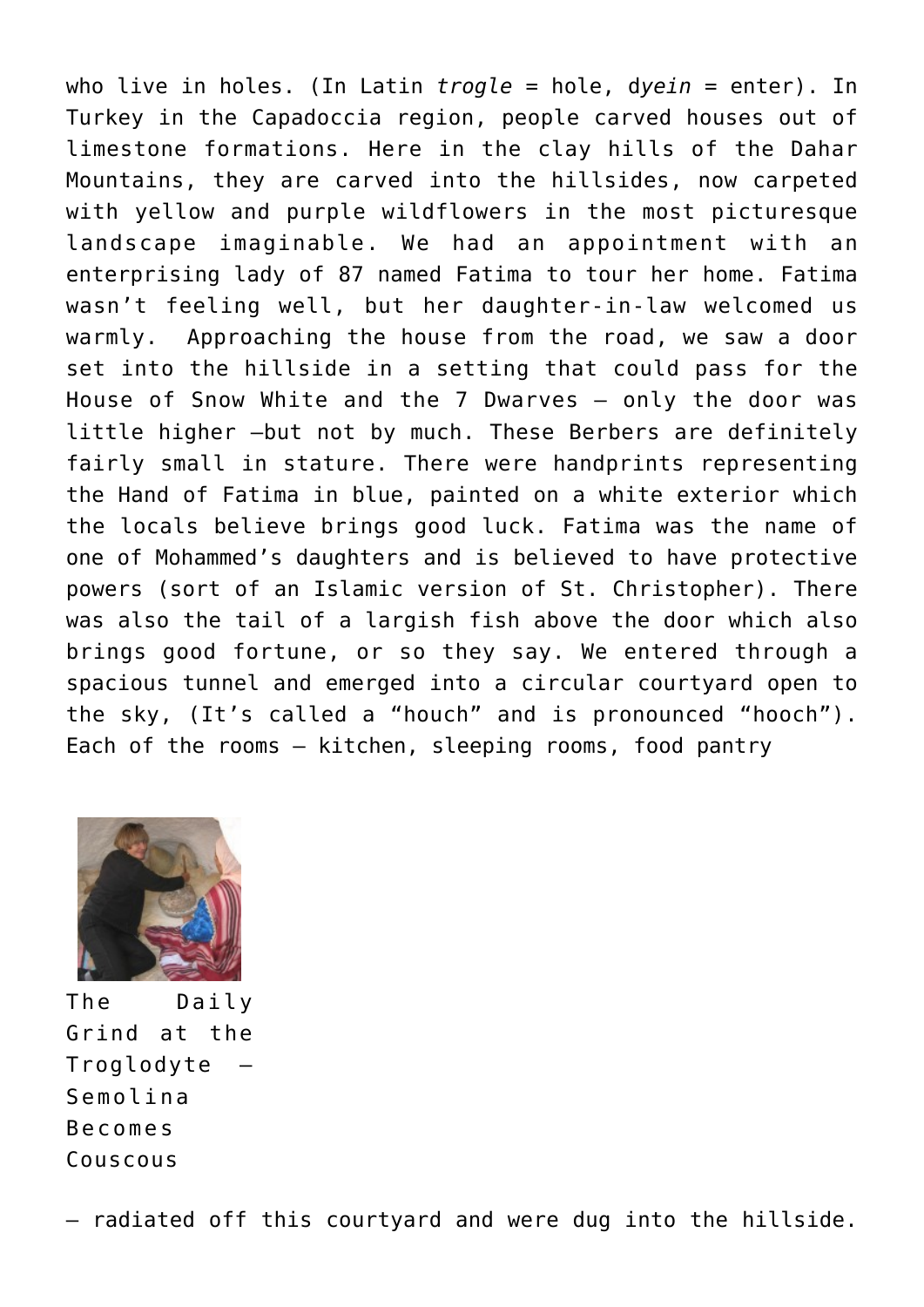The daughter-in-law showed us how she ground semolina into couscous – manually with two millstones. She invited me to give it a spin and I must say it was pretty hard work with very little couscous being produced by my labors. We did a drive-by shooting (with cameras only – no firearms) of the only troglodyte hotel in Tunisia called the Hotel Sidi Driss which was used as Luke Skywalker's home in filming one of the *Star War* movies. We stopped for lunch in Gabes (pronounced Gah-bess with the accent on "bess") which is located in a seaside oasis at a local restaurant called the Parc Loisir. Again the meat was somewhat overdone – say on the charcoal briquette side and the vegetables were mushy. We figured any leather that is not good enough for purses and shoes is sold to restaurants to feed to tourists. Another disconcerting experience is fishing through whatever is served to you looking for bone and cartilage. We think they just cut it up in equal size pieces, seeing no need for all that deboning, trimming and slicing. We did have some good soup, great tangerines and baguettes. We took a stroll around town and saw a local vendor with half a dozen rotisserie chickens on a spit that looked just about done to us, but if the food we have been served is any indication, they'll be cooking those suckers another week or two.



The Spice Market at Gabes

After lunch we also spent a little time in the local spice market which was really fascinating with mounds of every spice available as well as all shades of henna (the better to tattoo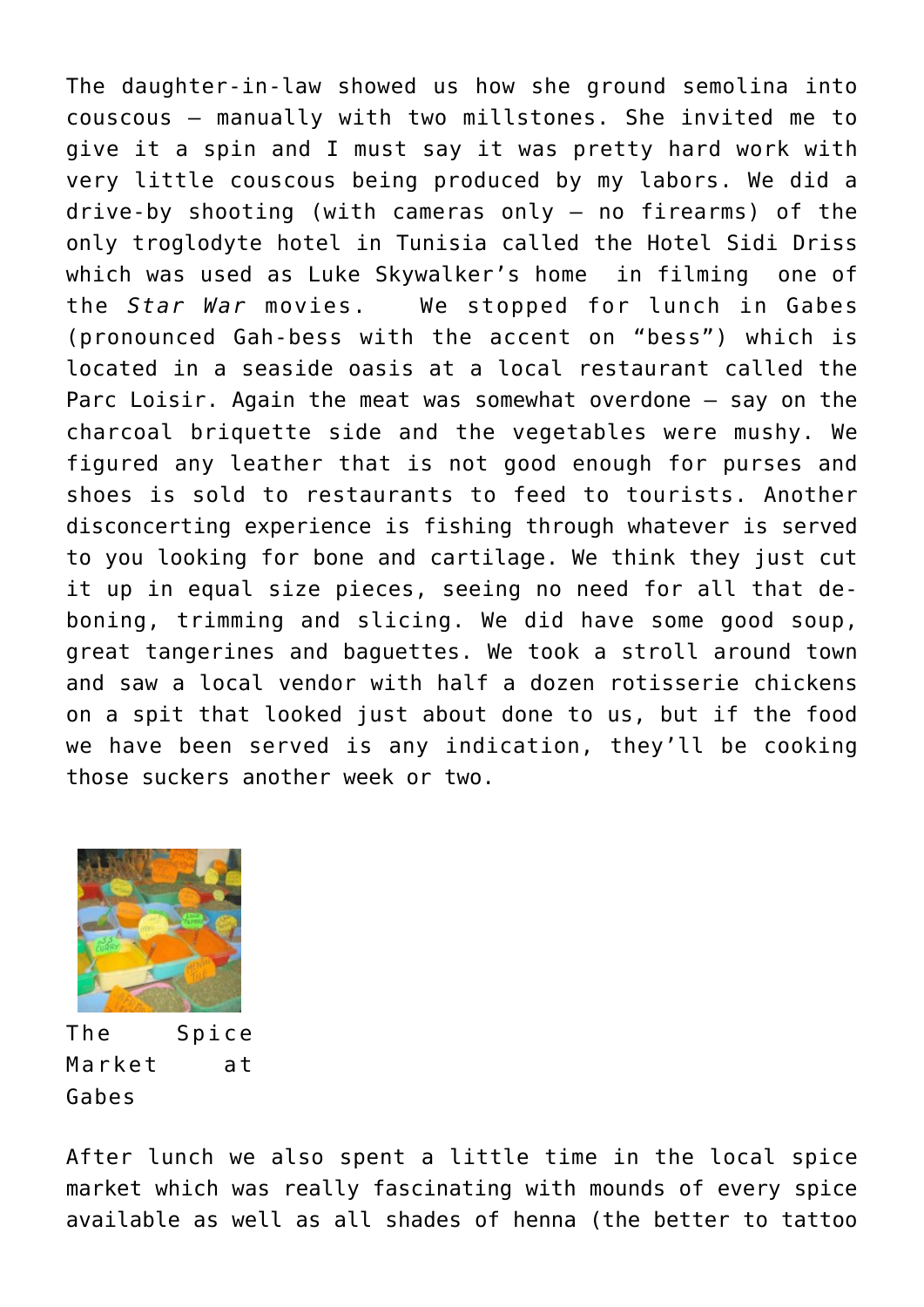you with) on display. Most henna tattoos are worn by Berber women who put them mostly on their faces, especially their chins as a form protection (reportedly keeps the bogeyman at bay) and have been doing so for centuries. The beauty part of a henna tattoo is that is goes away in a few days. I'll bet Angelina wishes she and Billy Bob Thornton had used henna now that she' with Brad and had to have Billy Bob's name surgically removed from her arm. We also had a few minutes to stroll around a more tourist oriented souk called Jara, built around a square where we saw more SSDD (same stuff, different day). Many of the residents of Gabes are black (unusual in most of Tunisia, but common along the coast) and are the descendants of former slaves. We departed to drive south to Djerba passing through an historical area called Mareth where General Montgomery's troops fought the Afrika Korps in World War II, eventually causing their retreat. There are bunkers along the road still intact from that battle which took place in February and March of 1943. The Mareth line was originally built by the French in 1938 to prevent an invasion by Libyans who had gotten cozy with Mussolini, but like the Siegfried Line and the Maginot Line, it wasn't very effective in keeping armies from going where they wanted in modern wars. Nowadays, Libya and Tunisia mostly get along which is a good thing since Tripoli, their capital is only 205 kilometers from the border. In fact Tunisia, Libya, Morocco and Algeria have formed the Mahgreb Alliance, which when originated, was intended to be something like the European Union (EU), but they still have too many squabbles to make it effective. It didn't help matters when the wife of their first president, Mrs. Bourgiba, was caught working on a deal with Muammar Ghaddafi with plans to make Tunisia and Libya one big happy dictatorship. This and other issues forced Mr. Bourgiba to give up the presidency (he like so many before him, designated himself President for Life, but unlike Castro, his didn't stick, especially after Mrs. B's escapade with Colonel Ghaddafi). The Mahgreb Alliance sounded like a good idea, but some parts were especially sticky – like the requirement that the country be a full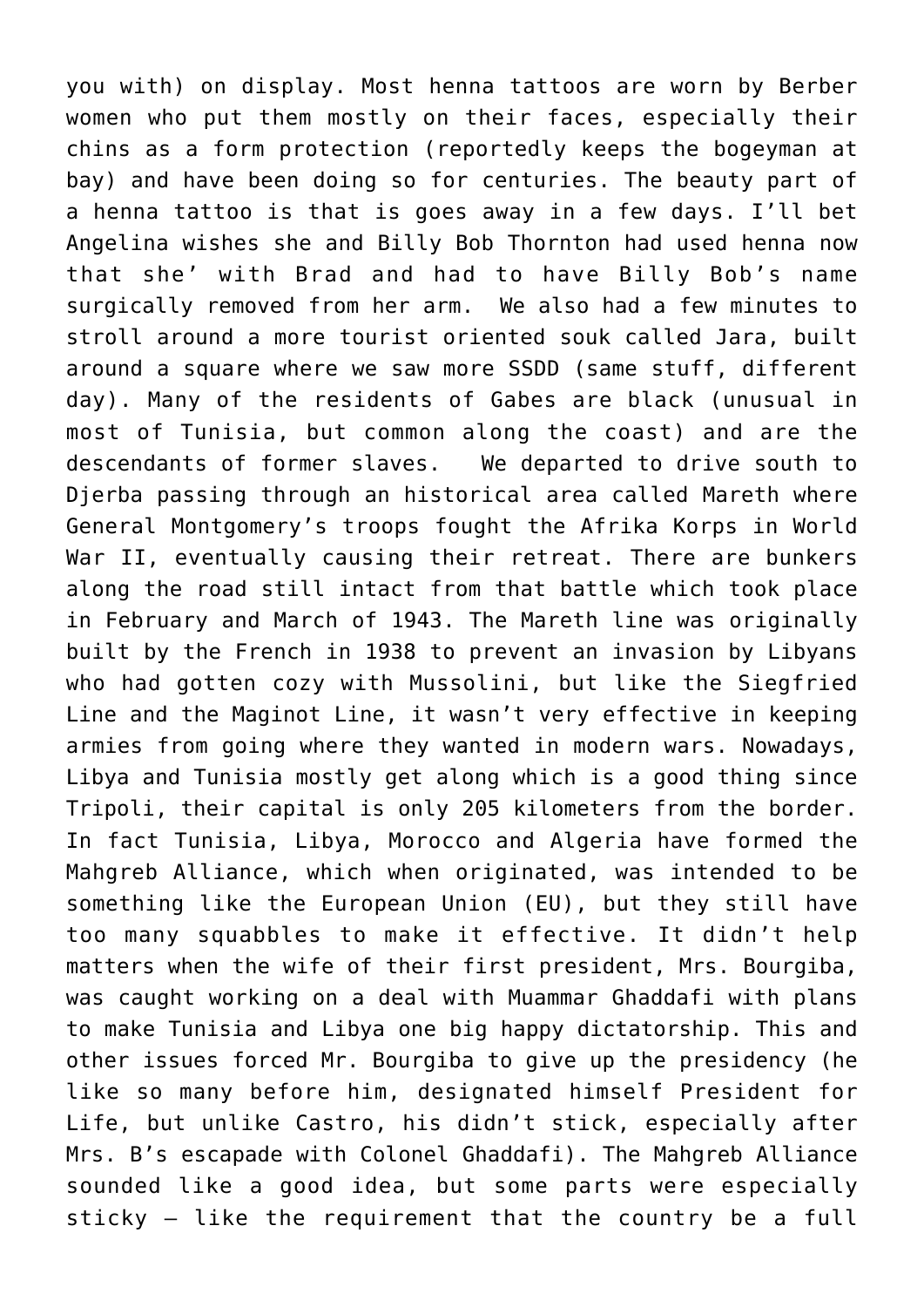democracy, have equal rights for women, have no death penalty and not sell stuff to the enemy, whomever that might turn out to be – so each country sort of picks and chooses which rules they chose to observe and essentially does whatever they want to. Once we left Gabes, we were traveling on the main road leading to Libya which had a fascinating assortment of roadside shopping. Libyans travel to Tunisia to buy food, medical supplies and luxuries. Merchandise on display ranged from everything from western-style toilets to dates. They often barter these items in exchange for cheap Libyan gasoline. (roughly \$1. per gallon, only here they use liters).The Tunisians in turn set up black market gas stations and undersell the local Shell and BP, plus they don't charge tax (nor pay tax ) for it. This is done right out in the open and the Tunisian government just turns a blind eye. The rationale is that it keeps people gainfully employed. There are literally hundred of these "stations.", using the word loosely which typically consist of the big distributors who have the 55 gallon drums and a siphon, and the "mom and pops" who have 2-3 liter plastic bottles lined up on a board resting on two saw horses. And without exception, every gas "attendant", again using the word loosely, had a lit cigarette dangling from his lips, throughout the whole purchase transaction, so we were always on the lookout for a big boom and the flash of an explosion. Speaking of "lookout" we didn't notice until we got on the open stretches of the Sahel that there were 2 men following us, stopping when we stopped, speeding up when we did and so forth. One of our fellow travelers was about to call the Al Qaeda Whistleblower Hotline when our guides informed him that those suspicious characters were our police escort and we have had one since the first day – just taking care of the tourist so they say. They haven't had any attacks on foreigners and they want to keep it that way.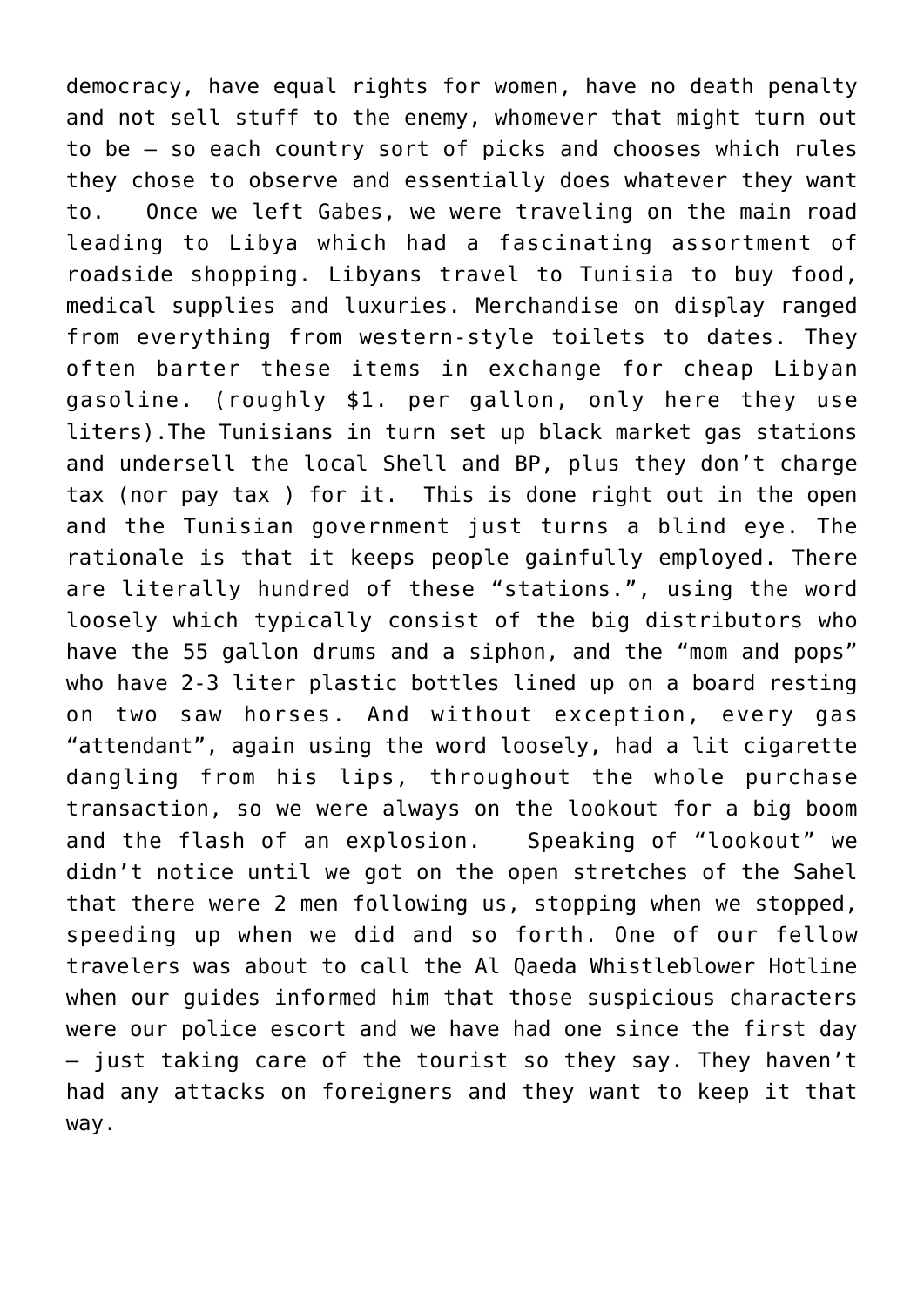

A Ksar near Metameur

Our next stop was the village of Metameur where we visited a ksar (the ks is pronounced like "x" which is a special type of granary. Then you have two or more you have ksour, (pronounced x-sour) These granaries were built by the Berbers, who later used them for housing and protection. They are made of clay mud and are comprised of a series of chambers or rooms called ghorfas, (pronounced gore-fah with the accent on "gore") built around a courtyard. When under attack, everyone scrambled inside bringing their livestock with them and scooted into the various ghorfas. All entrances and windows are on the



Teatime at the Ksar

courtyard and the only entrance to the courtyard is through a heavily fortified gate. Of course the bad news is, you could get trapped in there because the gate is the only way out as well. There are hundreds of ksour throughout this area, some dating back to the Middle Ages The ksar we visited is now a hotel – a primitive hotel, to say the least but the rates are good. There were also Star Wars episodes filmed, not here, but in a ksar down the road a piece at Ksar Ghilane – accessible